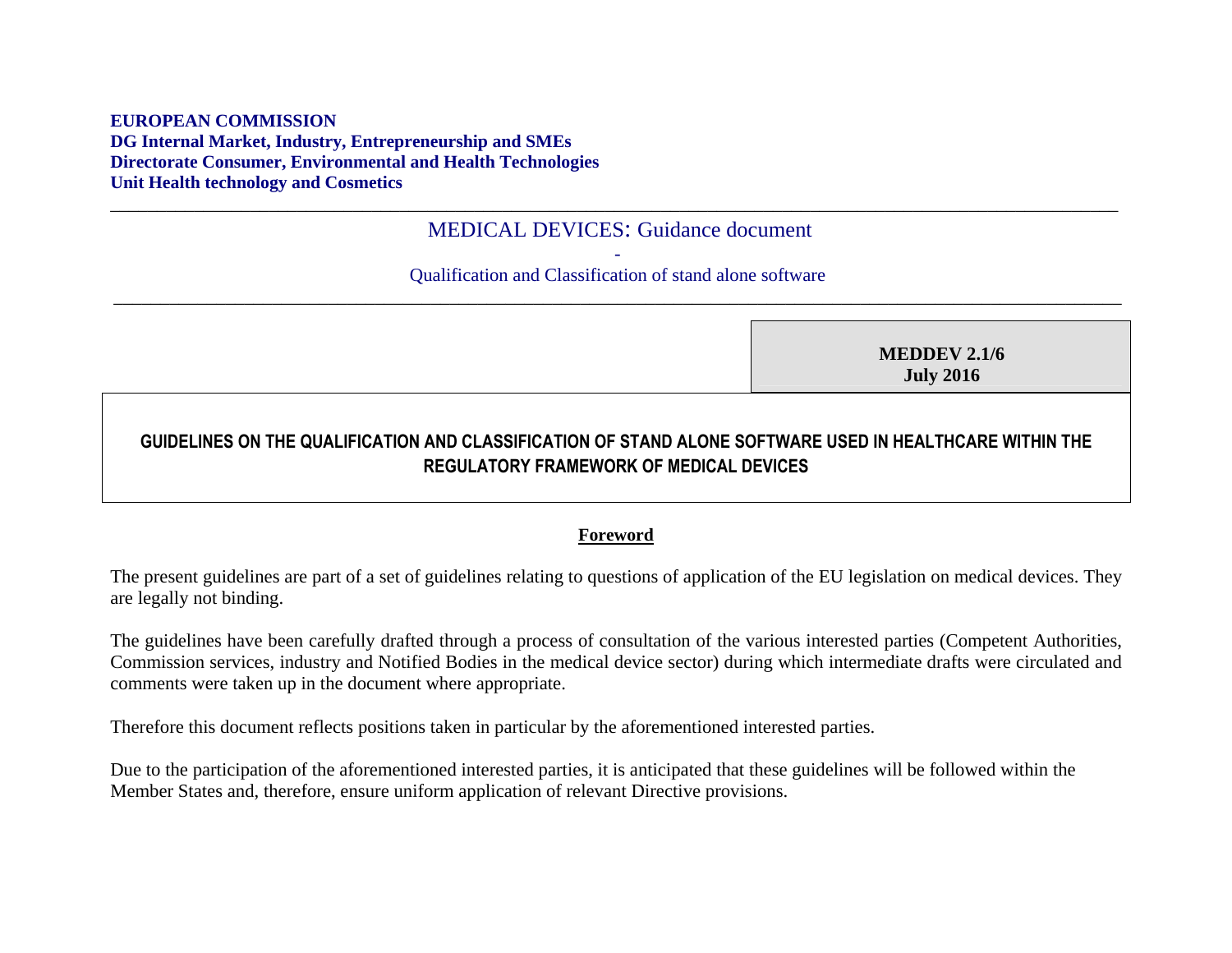# **Content**

| Annex 1: Illustrative examples of qualification and classification for software used in the healthcare environment  19 |
|------------------------------------------------------------------------------------------------------------------------|
|                                                                                                                        |
|                                                                                                                        |
|                                                                                                                        |
|                                                                                                                        |
|                                                                                                                        |
|                                                                                                                        |
|                                                                                                                        |
|                                                                                                                        |
|                                                                                                                        |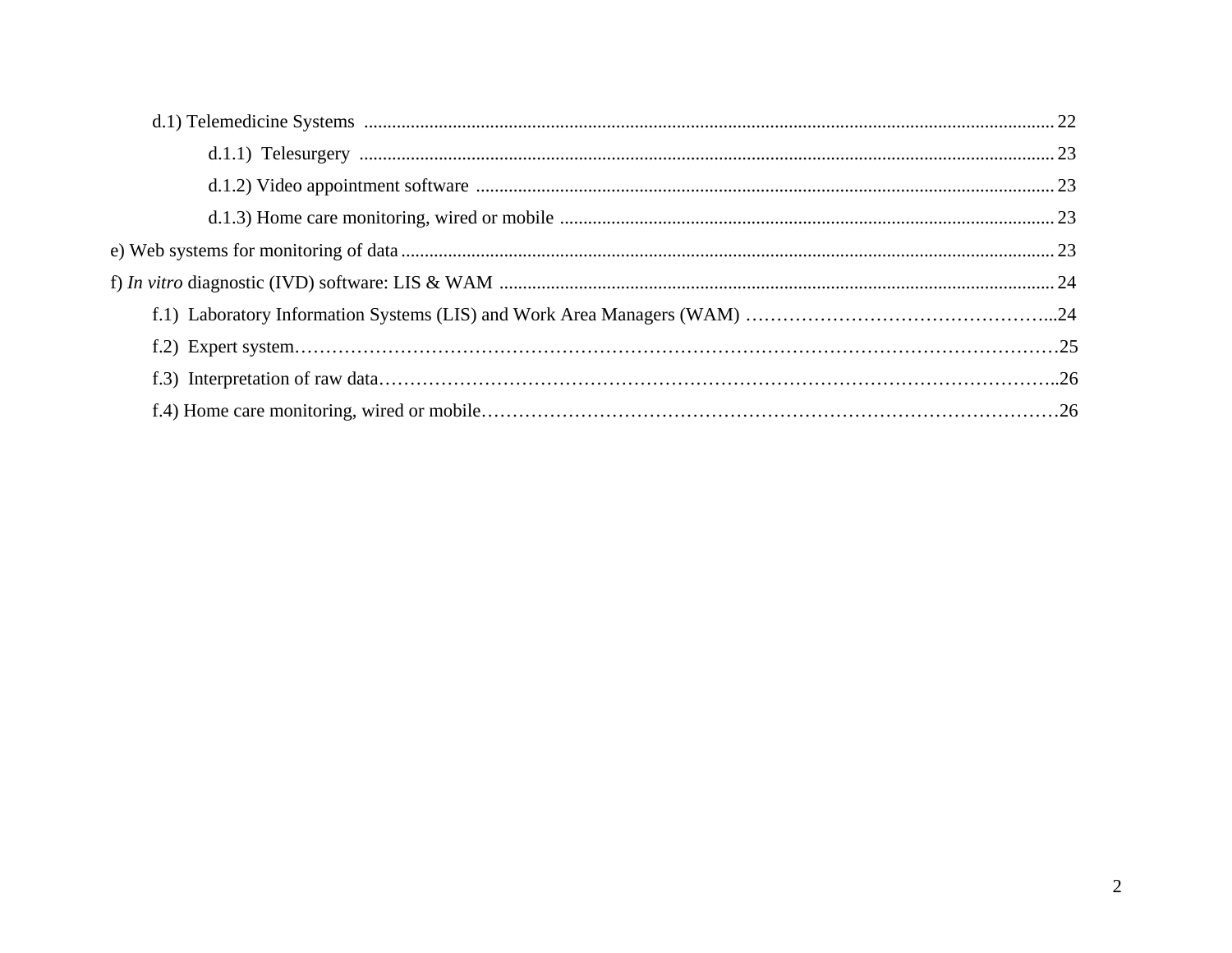# **Introduction**

The purpose of this document is to define the criteria for the qualification of stand alone software, when used in healthcare setting, as a medical device and the application of the classification criteria to such software.

This document only deals with stand alone software and provides some illustrative examples.

Software incorporated in medical devices is outside the scope of this guideline.

The criteria specified in this document apply also to mobile applications.

Directive  $2007/47/EC^1$  amended the definition of the term "medical device" used in Directives  $90/385/EEC^2$  and  $93/42/EEC^3$ .

Recital 6 of Directive 2007/47/EC states that "it is necessary to clarify that software in its own right, when specifically intended by the manufacturer to be used for one or more of the medical purposes set out in the definition of a medical device, is a medical device. Stand alone software for general purposes when used in a healthcare setting is not a medical device."

Stand alone software shall be qualified as an *in vitro* diagnostic (IVD) medical device or as an accessory to an IVD provided that it satisfies the definition of an IVD or of an accessory to an IVD as set out in Directive 98/79/EC<sup>4</sup>.

 $^{\rm 1}$  OJ L 247, 5.9.2007, p. 21

<sup>&</sup>lt;sup>2</sup> OJ L 189, 20.7.1990, p. 17

<sup>&</sup>lt;sup>3</sup> OJ L 169, 12.7.1993, p. 1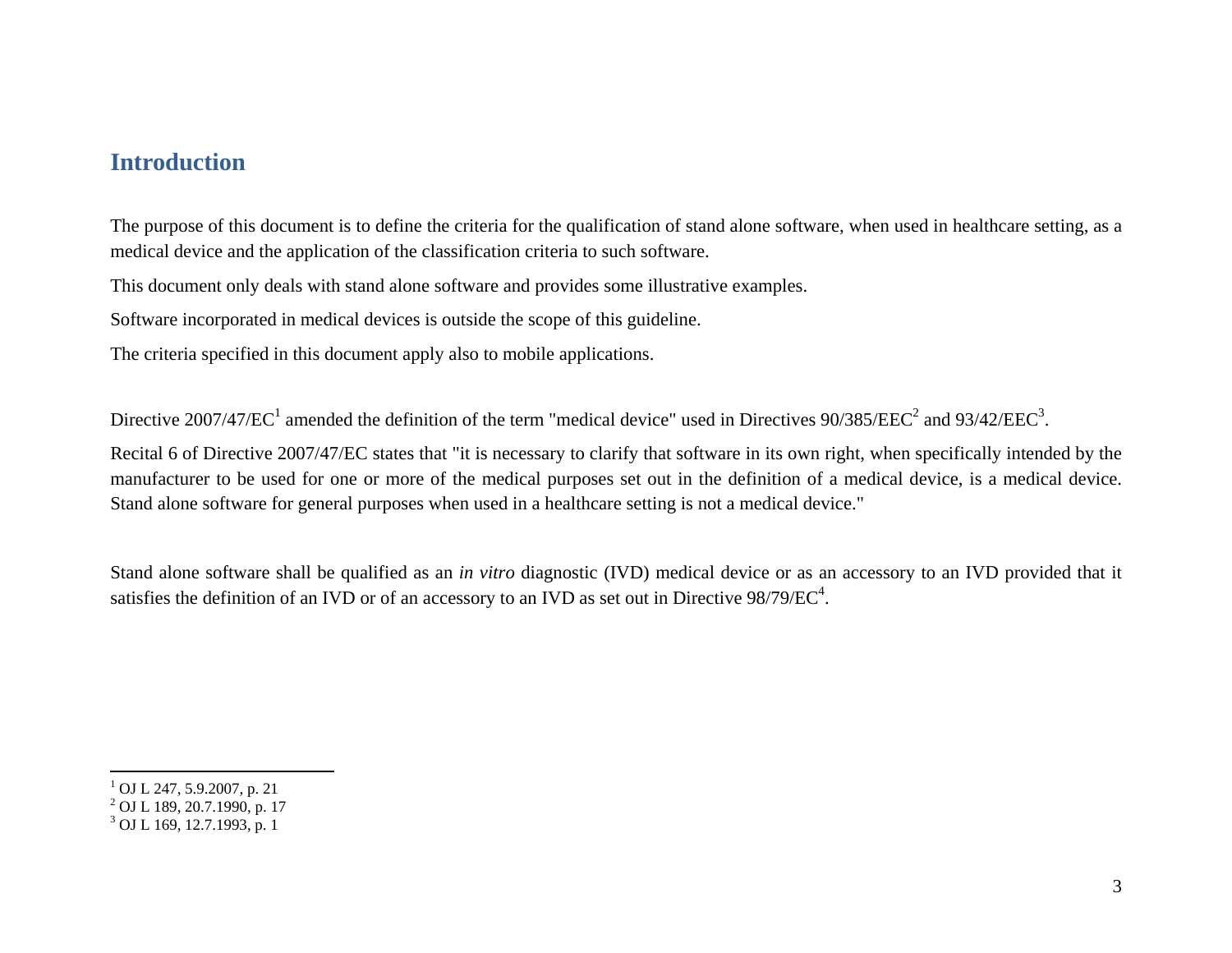# **1. Definitions and abbreviations**

#### o **Intended purpose:**

'intended purpose' means the use for which the device is intended according to the data supplied by the manufacturer on the *labelling*, in the *instructions* and/or in *promotional materials*.<sup>5</sup>

#### o **Accessory:**

'accessory' means an article which whilst not being a device is intended specifically by its manufacturer to be used together with a device to enable it to be used in accordance with the use of the device intended by the manufacturer of the device<sup>6</sup>.

#### o **Placing on the market:**

'placing on the market' means the first making available in return for payment or free of charge of a device other than a device intended for clinical investigation, with a view to distribution and/or use on the Community market, regardless of whether it is new or fully refurbished<sup>7</sup>.

#### o**Putting into service:**

'putting into service' means the stage at which a device has been made available to the final user as being ready for use on the Community market for the first time for its intended purpose<sup>8</sup>.

## o **Medical Device:**

<sup>4</sup> OJ L 331, 7.12.1998, p. 1

 $<sup>5</sup>$  Article 1(2)g of Directive 93/42/EEC</sup>

<sup>6</sup> Article 1(2)b of Directive 93/42/EEC

<sup>7</sup> Article 1(2)h of Directive 93/42/EEC

 $8$  Article 1(2)i of Directive 93/42/EEC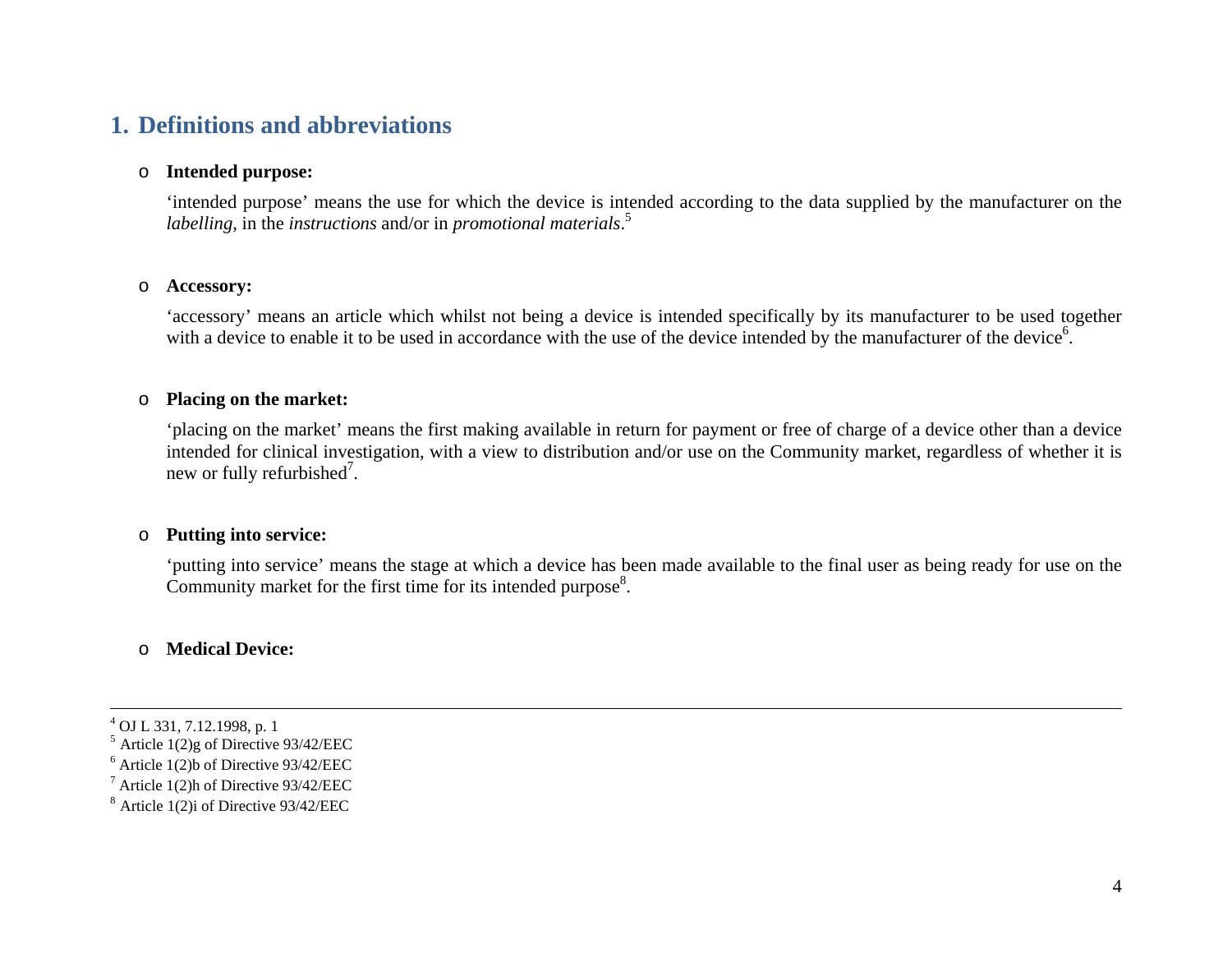'medical device' means any instrument, apparatus, appliance, software, material or other article, whether used alone or in combination, including the software intended by its manufacturer to be used specifically for diagnostic and/or therapeutic purposes and necessary for its proper application, intended by the manufacturer to be used for human beings for the purpose of:

- diagnosis, prevention, monitoring, treatment or alleviation of disease,
- diagnosis, monitoring, treatment, alleviation of or compensation for an injury or handicap,
- investigation, replacement or modification of the anatomy or of a physiological process,
- control of conception,

and which does not achieve its principal intended action in or on the human body by pharmacological, immunological or metabolic means, but which may be assisted in its function by such means<sup>9</sup>;

## o *In Vitro* **diagnostic medical device:**

'in vitro diagnostic medical device' means any medical device which is a reagent, reagent product, calibrator, control material, kit, instrument, apparatus, equipment, or system, whether used alone or in combination, intended by the manufacturer to be used in vitro for the examination of specimens, including blood and tissue donations, derived from the human body, solely or principally for the purpose of providing information:

- concerning a physiological or pathological state, or
- concerning a congenital abnormality, or
- to determine the safety and compatibility with potential recipients, or
- to monitor therapeutic measures  $10$ .

## o **Active medical device:**

any medical device operation of which depends on a source of electrical energy or any source of power other than that directly generated by the human body or gravity and which acts by converting this energy. Medical devices intended to transmit energy, substances or other elements between an active medical device and the patient without any significant change, are not considered to be active medical devices. **Stand alone software is considered to be an active medical device<sup>11</sup>**.

## o **Active implantable medical device:**

<sup>9</sup> Article 1(2)a of Directive 93/42/EEC

 $10$  Article 1(2)b of Directive 98/79/EC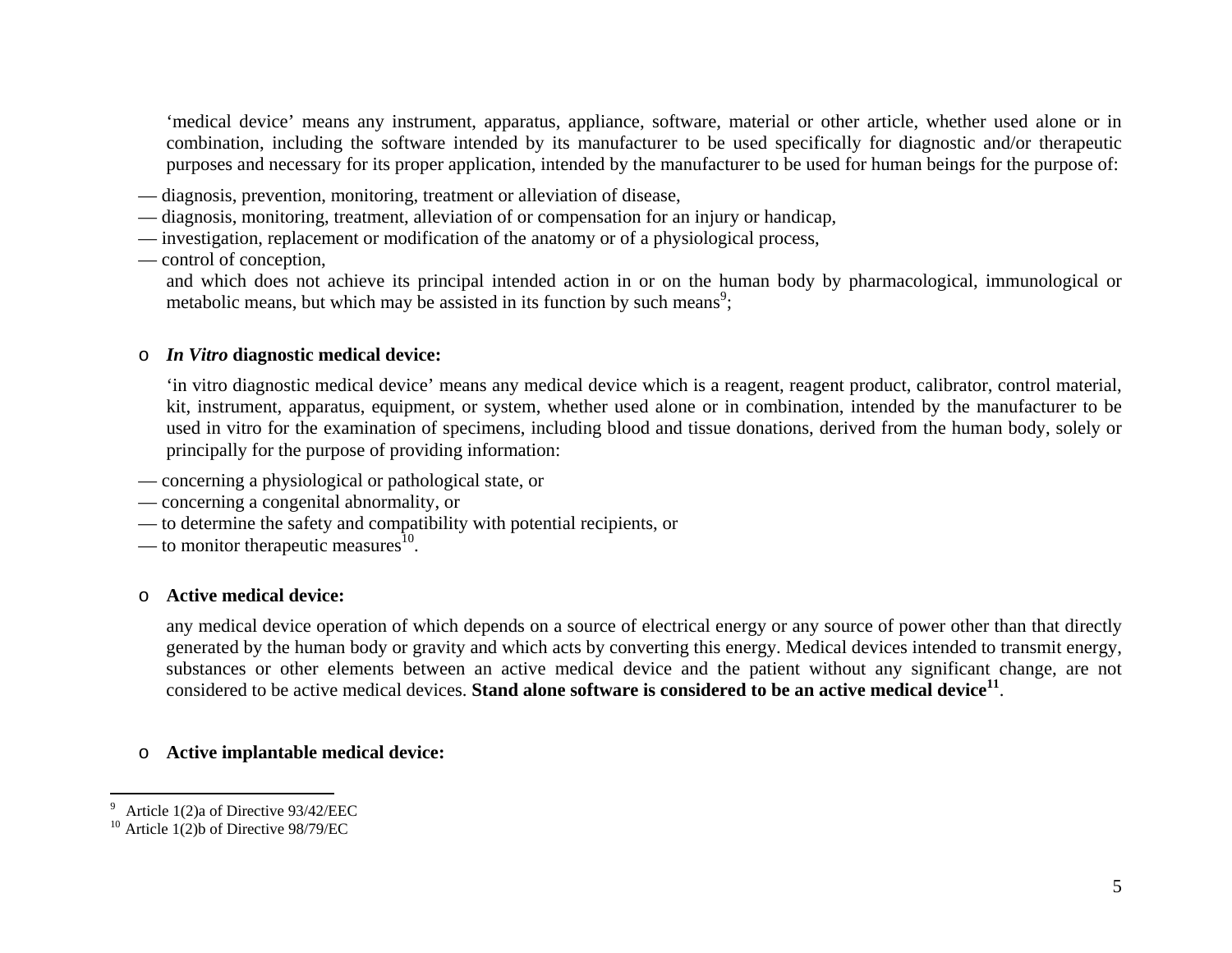'active implantable medical device' means any active medical device which is intended to be totally or partially introduced, surgically or medically, into the human body or by medical intervention into a natural orifice, and which is intended to remain after the procedure<sup>12</sup>.

#### o**Active therapeutical device:**

Any active medical device, whether used alone or in combination with other medical devices, to support, modify, replace or restore biological functions or structures with a view to treatment or alleviation of an illness, injury or handicap<sup>13</sup>.

#### o **Active device for diagnosis:**

Any active medical device, whether used alone or in combination with other medical devices, to supply information for detecting, diagnosing, monitoring or treating physiological conditions, states of health, illnesses or congenital deformities<sup>14</sup>.

#### o **Input data:**

Any data provided to software in order to obtain output data after computation of this data can be considered as an input data.

Input data examples (non-exhaustive):

- Data given through the use of a human data-input device such as a keyboard, mouse, stylus, or touch screen;
- Data given through speech recognition;
- Digital document: formatted for general purpose such as Word file or pdf file or jpeg image, formatted for medical purpose such as DICOM file or ECG records or Electronic Health Record, unformatted document. Note that digital documents have to be differentiated from software able to read such documents;
- Data received from / transmitted by devices.

 $11$  Annex IX, section 1.4, of Directive 93/42/EEC

 $12$  Article 1(2)c of Directive 90/385/EEC

<sup>&</sup>lt;sup>13</sup> Annex IX, section 1.5, of Directive 93/42/EEC

<sup>&</sup>lt;sup>14</sup> Annex IX, section 1.6, of Directive 93/42/EEC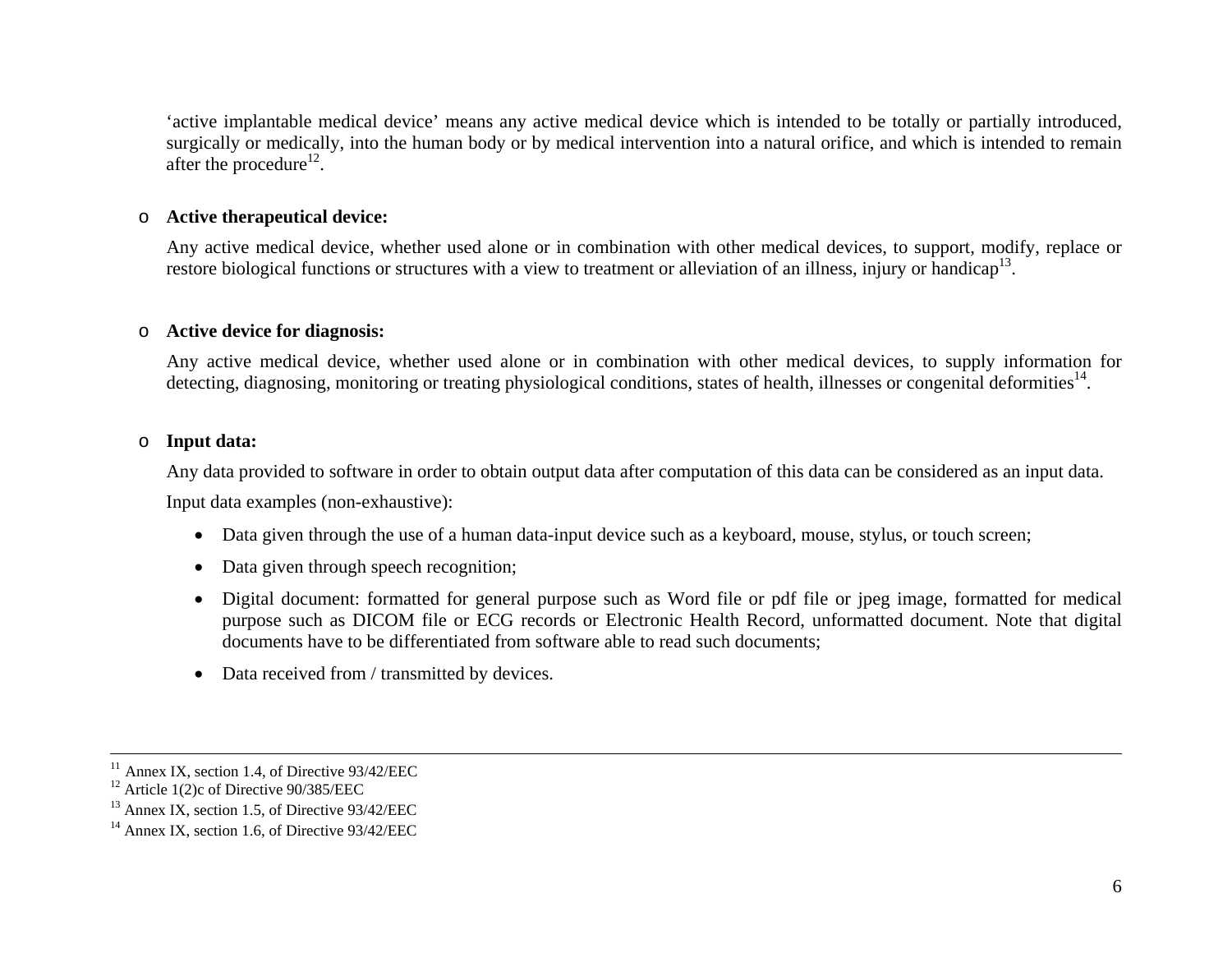## o **Output data:**

Any data produced by a software can be considered as an output data.

Output data examples (non-exhaustive):

- Screen display data (such as layout with number, characters, picture, graphics etc.);
- Print data (such as layout with number, characters, picture, graphics etc.);
- Audio data;
- Digital document (formatted for a general purpose such as Word file or pdf file or jpeg image, or formatted for medical purpose such as DICOM file or ECG records or Electronic Health Record, unformatted document).
- Haptic buzzing as an alternative to audio sound

## o **Software:**

For the purpose of this guideline, "software" is defined as a set of instructions that processes input data and creates output data.

#### o**Stand alone software:**

For the purpose of this guideline 'stand alone software' means software which is not incorporated in a medical device at the time of its placing on the market or its making available.

## o **Expert function software:**

For the purpose of this document, the 'expert function software' means software which is able to analyse existing information to generate new specific information according to the intended use of the software.

#### o**Software as a medical device:**

The term "Software as a Medical Device" (SaMD) is defined as software intended to be used for one or more medical purposes that perform these purposes without being part of a hardware medical device.

Definition of the IMDRF/SaMD WG/N10FINAL:2013 : "Software as a Medical Device (SaMD): Key Definitions".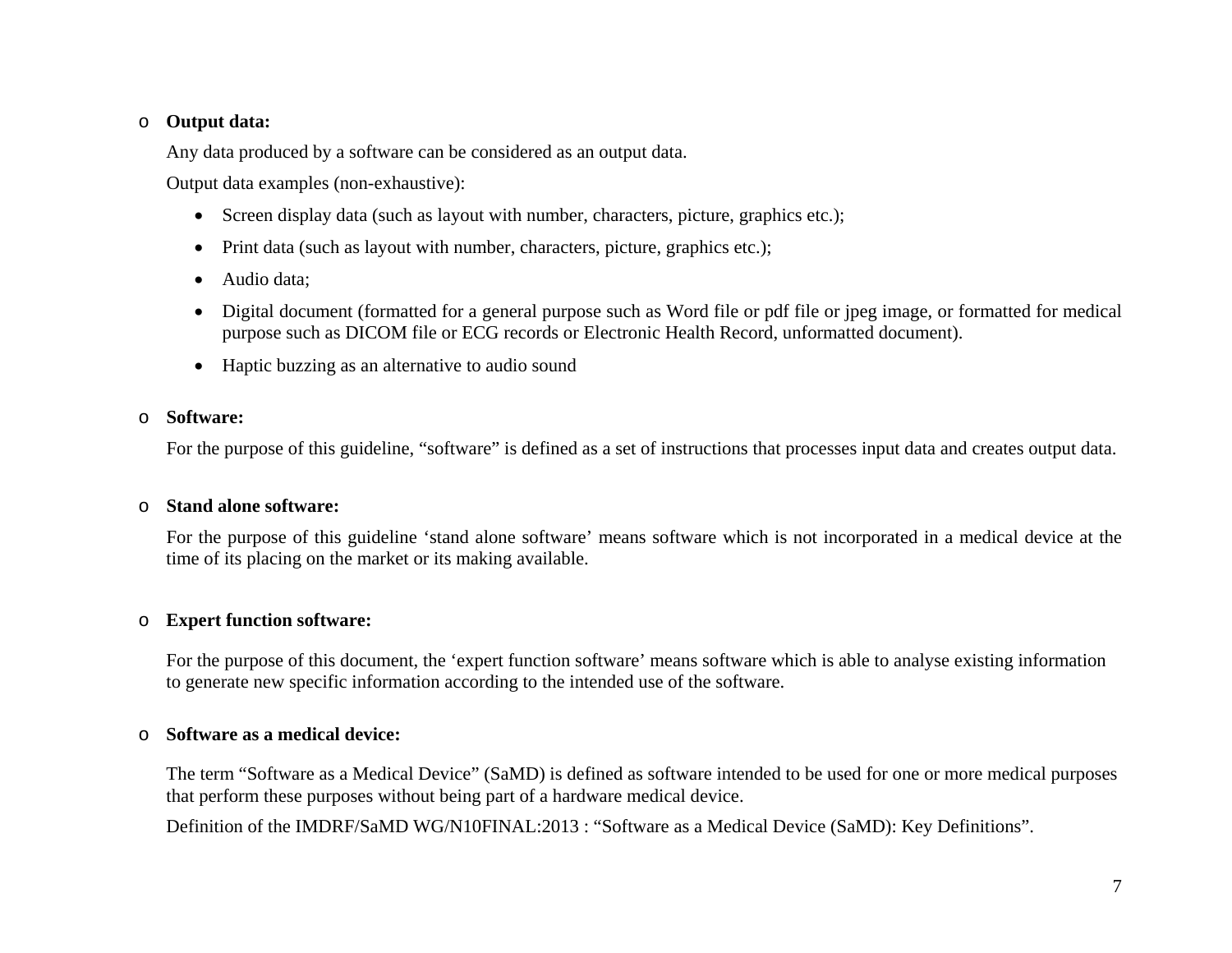# **2. Qualification**

## **2.1 Introduction to criteria for qualification**

The purpose of this part of the guidance is to clarify the distinction between different types of medical software, namely medical software that is:

- part of MD or IVD
- accessories
- standalone Software
- not a Medical Device

Stand alone software must have a medical purpose to be qualified as medical device. It should be noted that only the intended purpose as described by the manufacturer of the product is relevant for the qualification and classification of any device and not by virtue of the way it may be called.

Stand alone software that does not meet the definition of a medical device or of an IVD medical device but is intended by the manufacturer to be an accessory to a medical device, or an IVD medical device, falls respectively under the scope of Directive 93/42/EEC or Directive 98/79/EC.

It is to be noted that to be qualified as an IVD medical device, stand alone software must first fulfil the definition of a medical device.

Where a given product does not fall under the definition of medical device, or is excluded by the scope of the Directives, other Community and/or national legislation may be applicable.

## **2.1.1 Qualification criteria as medical device**

Software can be used for a large variety of medical purposes<sup>15</sup>. In that respect the arguments do not differ from those used for other medical devices.

Stand alone software can directly control an apparatus (e.g. radiotherapy treatment), can provide immediate decision triggering information (e.g. blood glucose meters), or can provide support for healthcare professionals (e.g. ECG interpretation). Not all stand alone software used within healthcare can be qualified as a medical device.

<sup>&</sup>lt;sup>15</sup> MEDDEV 2.1/1: Definitions of "medical devices", "accessory" and "manufacturer"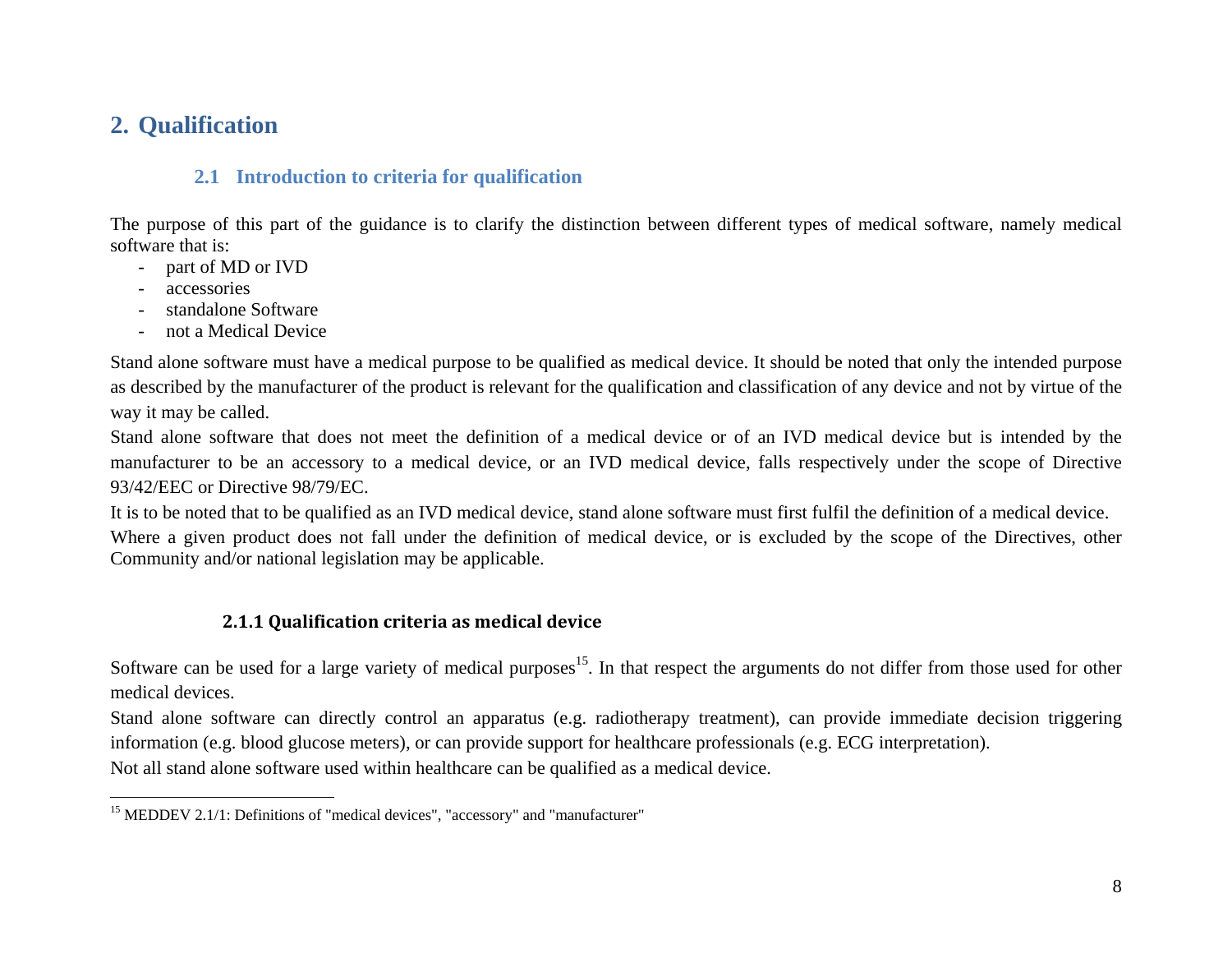Stand alone software may run on different operating systems or in virtual environments.

These operating systems or virtual environments do not impact the qualification criteria.

Stand alone software might also be an accessory of a medical device.

The risk related to a malfunction of the stand alone software used within healthcare is in itself not a criterion for its qualification or not as a medical device.

It is, therefore, necessary to clarify some criteria for the qualification of stand alone software as medical devices.

The decision diagram (Figure 1) gives some guidance regarding the necessary steps to qualify stand alone software as medical device.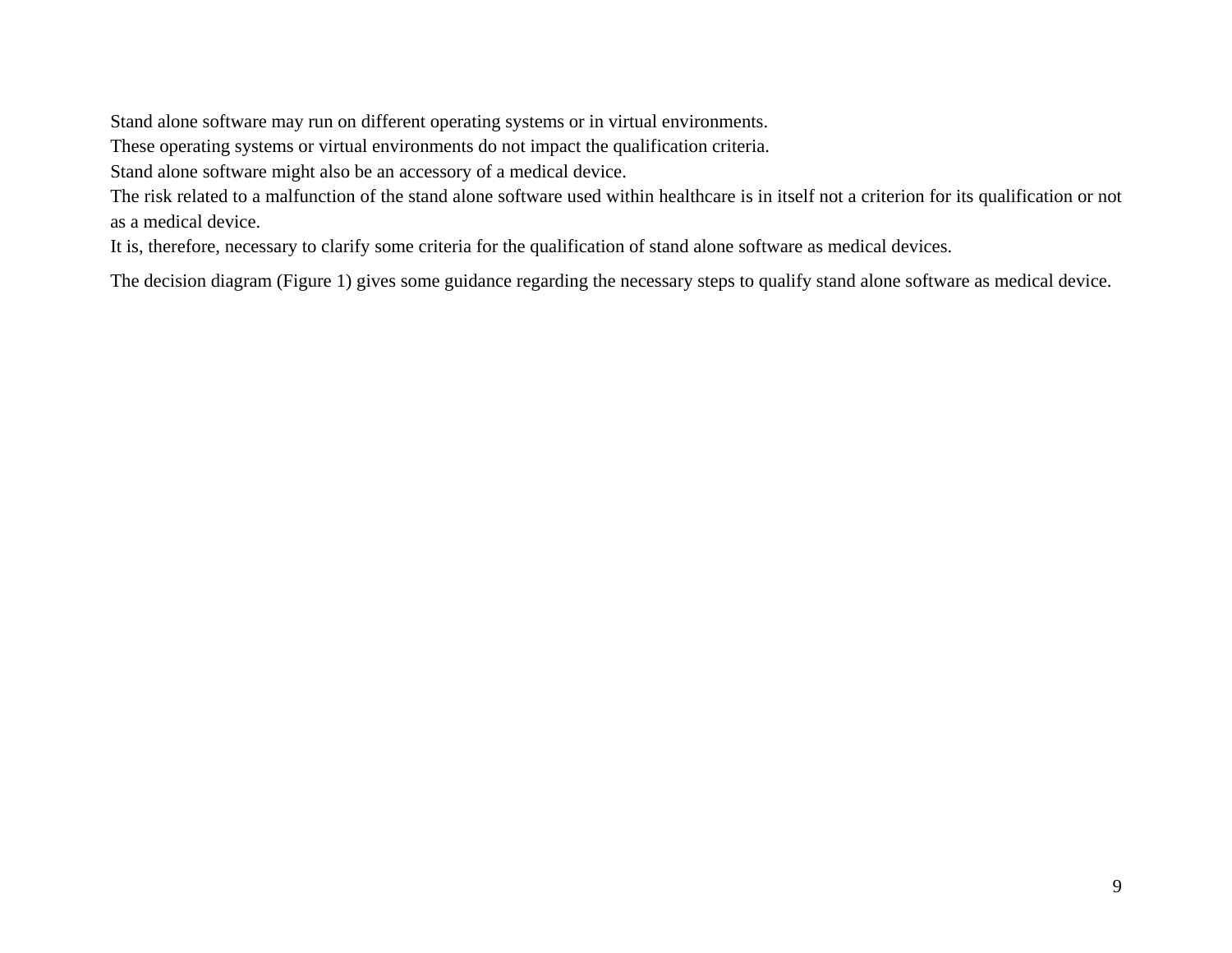

Figure 1: A decision diagram to assist qualification of software as medical device.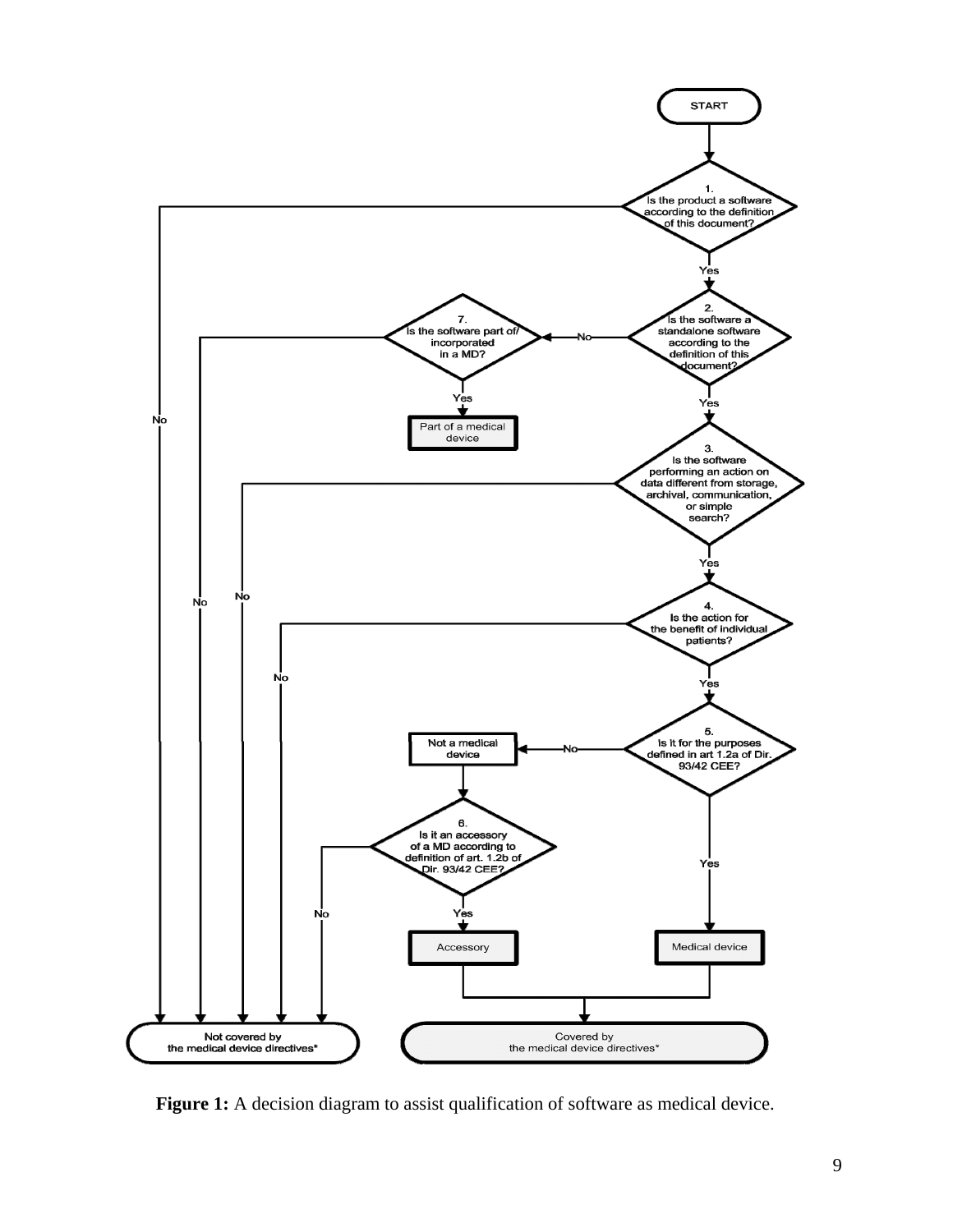## Legend of the flowchart:

## MD: Medical Device

\*"Medical Device Directives" means the 3 following directives:

- o DIRECTIVE 93/42/EEC of 14 June 1993 concerning medical devices
- oDIRECTIVE 98/79/EC of 27 October 1998 on in vitro diagnostic medical devices
- o DIRECTIVE 90/385/EEC of 20 June 1990 on the approximation of the laws of the Member States relating to active implantable medical devices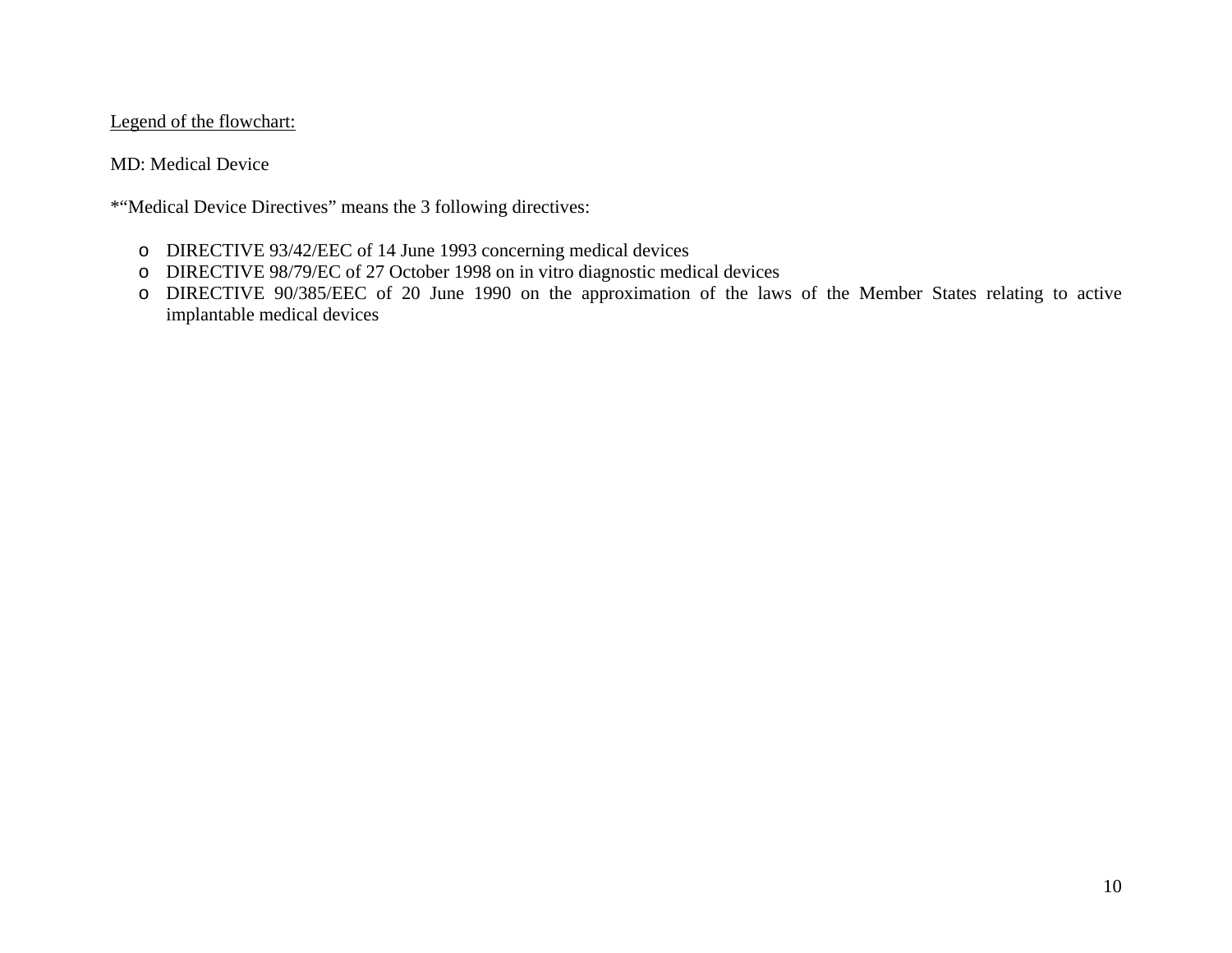**Decision step 1:** If the product is a software according to the definition of this document, then it may be a medical device; if the product is not a software according to the definition of this document, then it is not covered by the medical device directives..

**Decision step 2**: if the software is incorporated into a medical device rather than stand alone software, it must be considered as part of that medical device in the regulatory process of that device. If it is stand alone software<sup>16</sup>, proceed to decision step 3.

**Decision step 3:** if the software does not perform an action on data, or performs an action limited to storage, archival, communication<sup>17</sup>, 'simple search' or lossless compression (*i.e.* using a compression procedure that allows the exact reconstruction of the original data) it is not a medical device.

Altering the representation of data for embellishment purposes does not make the software a medical device. In other cases, including where the software alters the representation of data for a medical purpose, it could be a medical device.

'Simple search' refers to the retrieval of records by matching record metadata against record search criteria, *e.g.* library functions. Simple search does not include software which provides interpretative search results, *e.g.* to identify medical findings in health records or on medical images.

Software which is intended to create or modify medical information might be qualified as a medical device. If such alterations are made to facilitate the perceptual and/or interpretative tasks performed by the healthcare professionals when reviewing medical information, (*e.g.* when searching the image for findings that support a clinical hypothesis as to the diagnosis or evolution of therapy) the software could be a medical device.

*Note*: the display of images usually involves alterations to the representation because techniques are used such as contrast stretching, edge enhancement, gray scale manipulation, smoothing, sharpening, zooming and re-sizing. Alterations may include reconstruction, lossy compression, filtering, pattern recognition, modelling, interpolation, transformation, classification (*e.g.* scoring of tumors against specific criteria), segmentation, registration (*e.g.* mapping a data set to a model or atlas or to another data

<sup>&</sup>lt;sup>16</sup> See chapter 2 - Definitions and Abbreviations for a definition of stand alone software.

<sup>&</sup>lt;sup>17</sup> Communication: The flow of information from one point, known as the source, to another, the receiver; Source: IEEE 610.10-1994.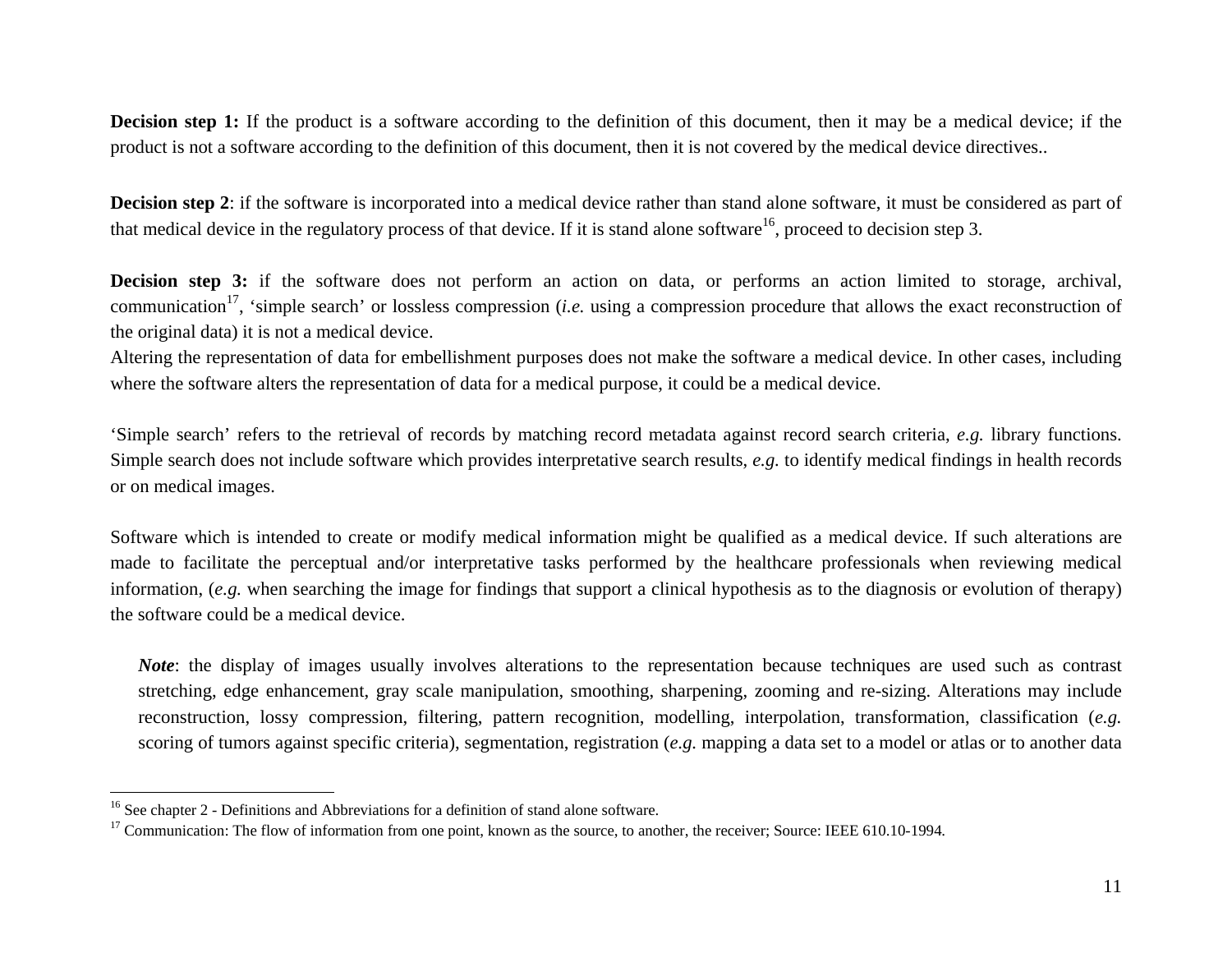set, *e.g.* registering an MRI image on a CT image), calculations, quantification, qualification (*e.g.* comparison of data against references), rendering, visualisation, interpretation, etc..

**Decision step 4:** an example of software for the benefit of individual patients is software intended to be used for the evaluation of patient data to support or influence the medical care provided to that patient. Examples of software which are not considered as being for the benefit of individual patients are those which aggregate population data, provide generic diagnostic or treatment pathways, scientific literature, medical atlases, models and templates as well as software for epidemiologic studies or registers.

**Decision step 5:** if the manufacturer specifically intends the software to be used for any of the purposes listed in Article 1(2)a of Directive 93/42/EEC, then the software shall be qualified as a medical device.

However, if only a non-medical purpose is intended by the manufacturer, such as invoicing or staff planning, it is not a medical device.

*Note*: A task such as e-mailing, web or voice messaging, data parsing, word processing, and back-up is by itself not considered as being a medical purpose, according to Directive 93/42/EEC.

**Decision step 6:** if the software is an accessory to a medical device, it is not a medical device, but it falls under Directive 93/42/EEC. The legal definition of 'putting into service' requires that a device is made available to the final user/operator as being ready for use on the Community market. Software made available to the user over the internet (directly or via download) or via *in vitro* diagnostic commercial services, which is qualified as a medical device, is subject to the medical devices directives.

## **2.1.2 Qualification criteria as IVD medical device**

Stand alone software fulfilling the definition of medical device and intended to be used for the purpose of providing information derived from *in vitro* examination of a specimen derived from the human body falls under Directive 98/79/EC.

Provided that stand alone software is intended specifically by its manufacturer to be used together with an IVD medical device to enable that device to be used in accordance with its intended purpose, this stand alone falls under the scope of the IVD Directive and shall be treated as an IVD device in its own right.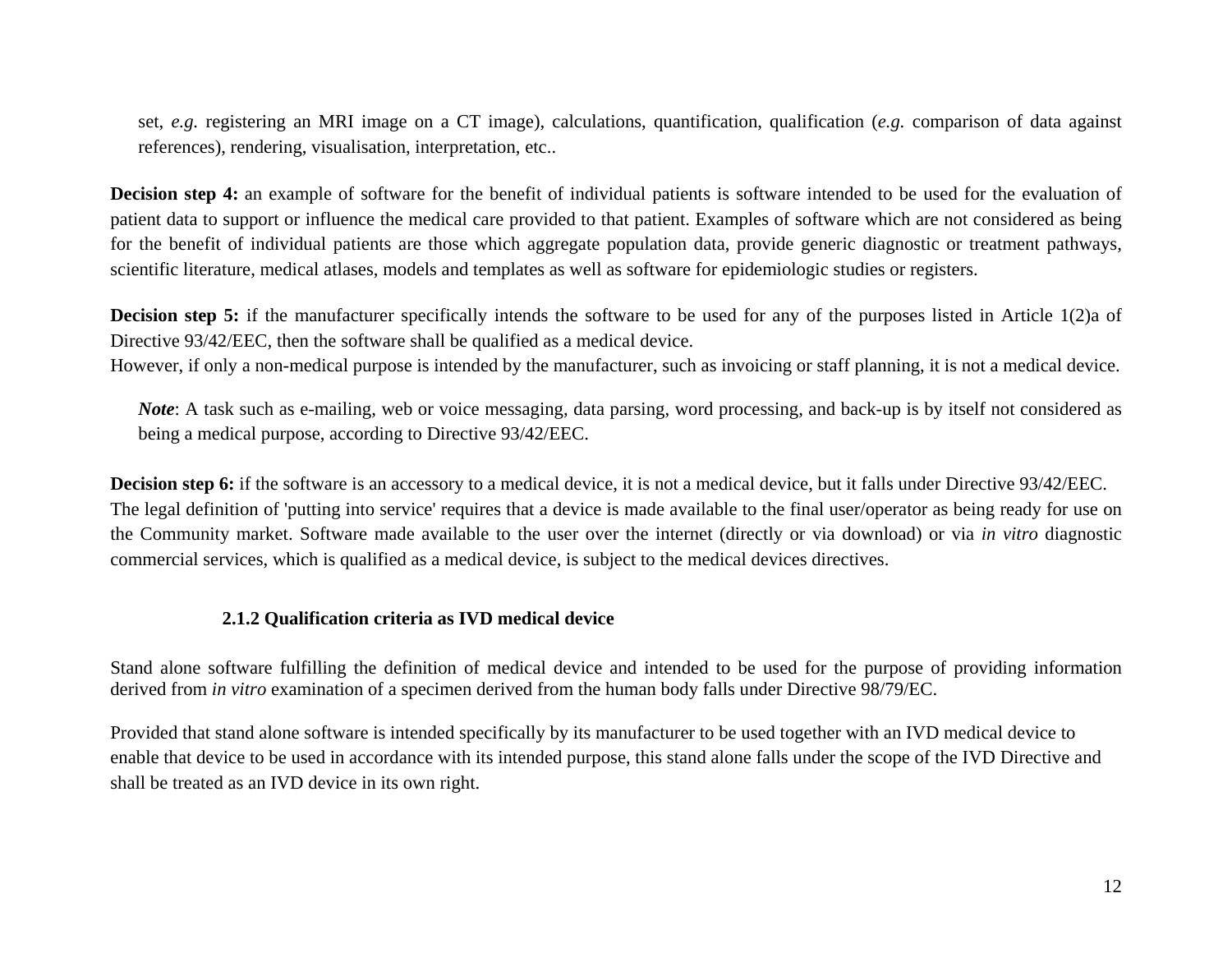**Example:** analysis and interpretation of the optical density delivered by an ELISA reader, line or spot pattern of a blot.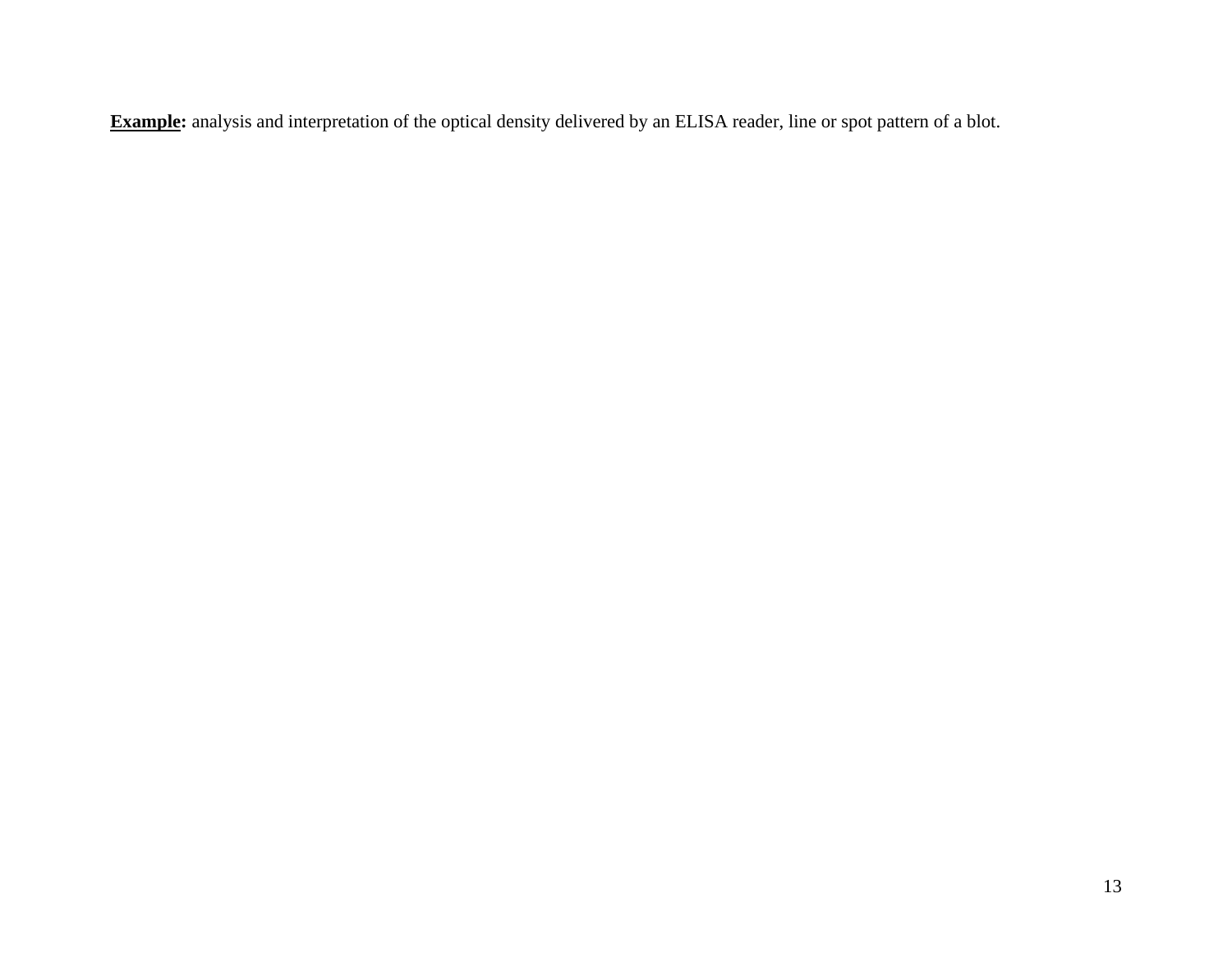

**Figure 2:** Decision diagram to assist qualification of stand alone software as IVD device.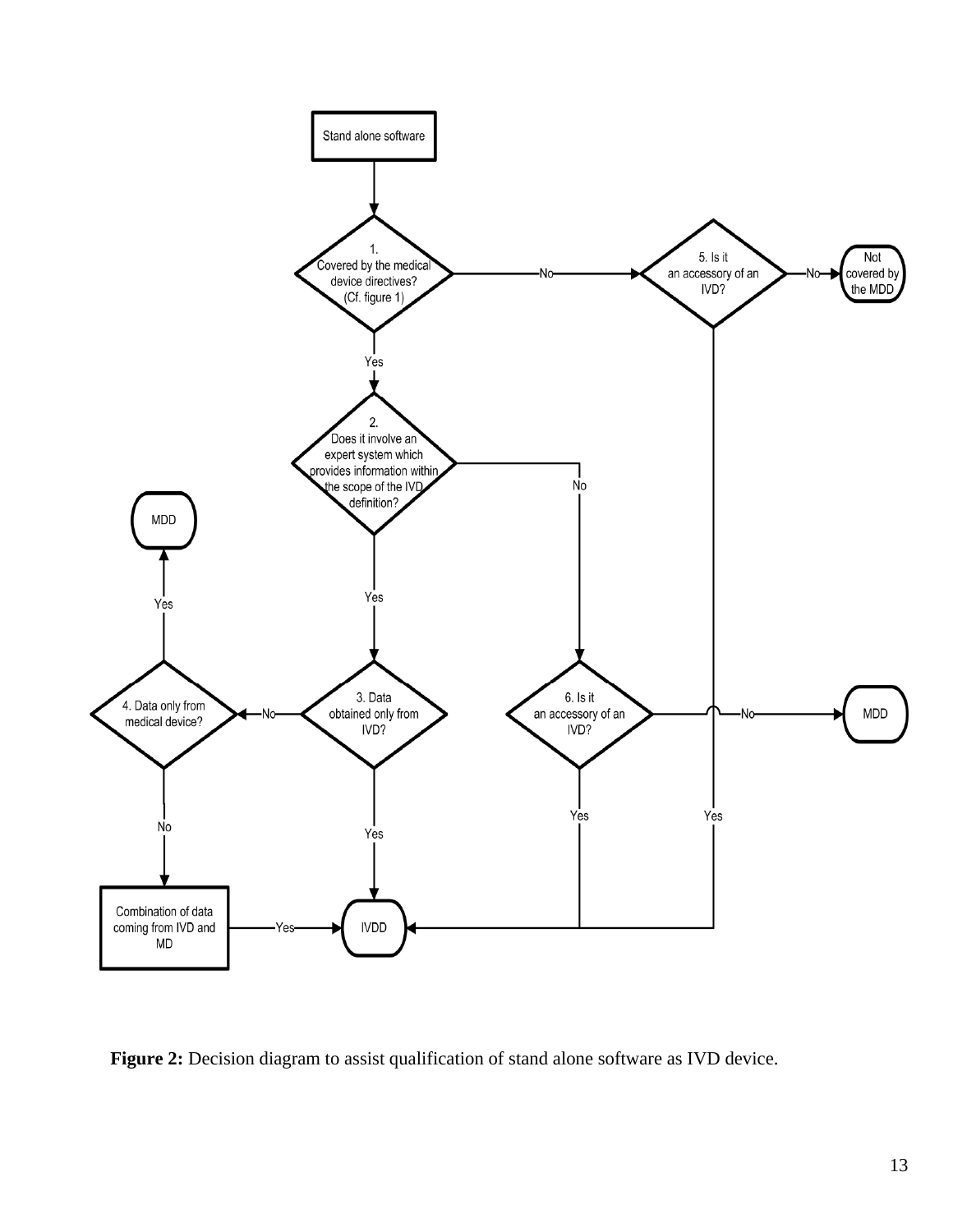**Decision step 1:** please, start by making reference to figure 1.

## **Decision step 2:** Stand alone software with expert function:

This stand alone software might provide information on *e.g.* differential diagnosis, prediction of the risks of developing a disease, prediction of the percentage of efficiency or failure (*e.g.* of a treatment), identifying species of bacteria.

It may qualify differently based on the fact that the existing information is obtained from either IVD medical devices, other medical devices or both.

#### **Decision step 3**:

if the information provided by the software is based on data obtained from IVD medical devices only, the software is an IVD medical device or an accessory of an IVD medical device.

If data are obtained from both IVD medical devices and from medical devices are analysed together for the purpose of providing information according to the definition of an IVD medical device, this software is an IVD medical device (*e.g.* evaluation of the risk of Trisomy 21).

As described in Annex I B 3.1, for stand alone software that is intended for use in combination with other devices or equipment, the whole combination must be safe and must not impair the specified performances of the devices. As a concretization of these general requirements of the IVDD; the clinical evidence of this combined intended use of medical devices shall be performed for each of the medical devices from which the data is obtained.

**Decision step 4:** if the information provided by the software is based on data obtained from medical devices only, the software would be a medical device.

*Note 1*: Stand alone software that only collects results obtained from one or several IVD devices (directly and/or manually), and transmits without modification this information to a centralised database (*e.g.* Laboratory Information Management System, LIMS) or to healthcare providers is not an IVD medical device.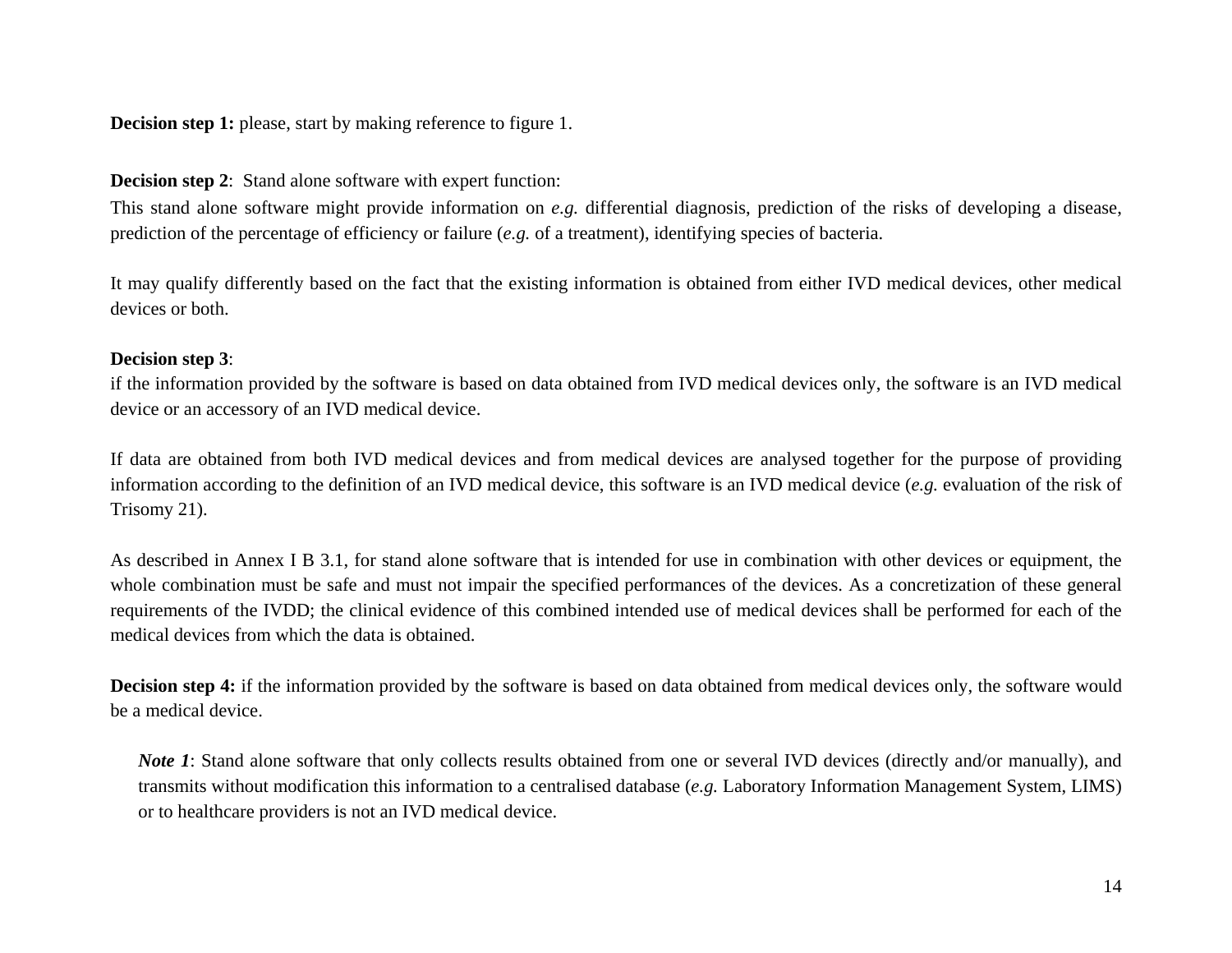*Note 2*: Stand alone software (*e.g.* LIMS) managing the feed-back to an IVD (*e.g.* retesting of samples) based on collected IVD results is not an IVD medical device as per decision step 5 of **figure 1**.

*Note 3*: Software intended to modify the representation of available IVD results is not considered as an IVD medical device as per decision step 5 of **Figure 1**, *e.g.* basic operations of arithmetic (*e.g.* mean, conversion of units) and/or plotting of results in function of time, and/or a comparison of the result to the limits of acceptance set by the user.

*Note 4*: Stand alone software intended for archiving patient results or for transferring results from the home environment to the healthcare provider is not an IVD device.

# **3. Classification of stand alone software**

Stand alone software that meets the definition of a medical device shall be considered as an **active medical device.<sup>18</sup>** This means that rules 9, 10, 11 and 12 of Annex IX to Directive 93/42/EEC may apply.

Clause 2.3 of the implementing rules in Annex IX states that software 'which drives a medical device or influences the use of a device, falls automatically into the same class<sup>19</sup>, as the device it drives.

## **3.1 Software as active therapeutic medical devices**

According to rule 9 of Annex IX to Directive 93/42/EEC, all active therapeutic devices intended to administer or exchange energy are in Class IIa unless their characteristics are such that they may administer or exchange energy to or from the human body in a potentially hazardous way, taking account of the nature, the density and site of application of the energy, in which case they are in Class IIb.

 $^{18}$  Annex IX, section 1.4, of Directive 93/42/EEC

 $^{19}$  Annex IX, section 2.3, of Directive 93/42/EEC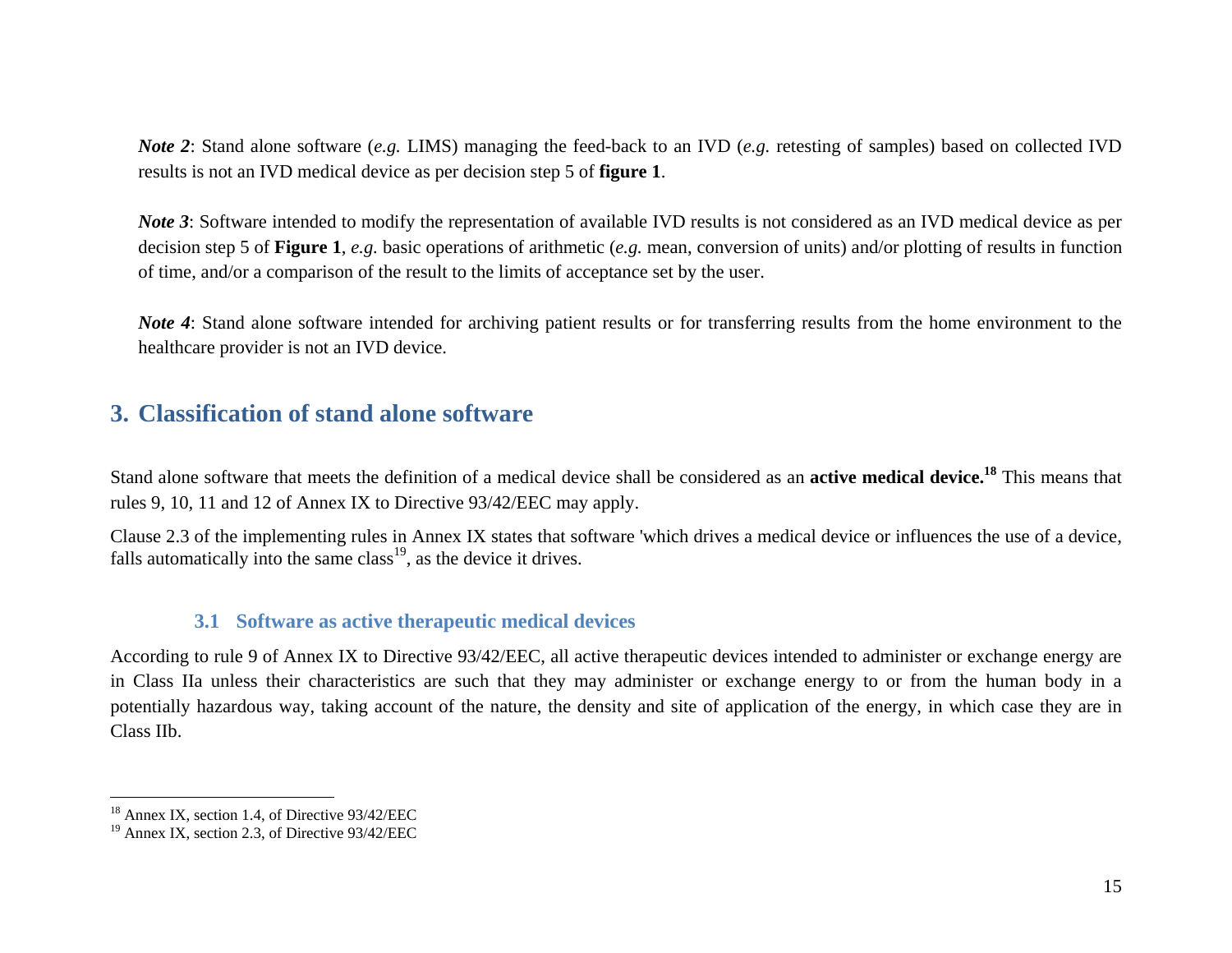All active devices intended to control or monitor the performance of active therapeutic devices in Class IIb, or intended directly to influence the performance of such devices are in Class IIb according to implementing rule 2.3.

**Example:** radiotherapy planning system used to calculate the dose of ionizing radiation to be administered to the patient, insulin dosage planning stand alone software.

## **3.1.1 Software intended for diagnosis or therapy**

According to rule 10 of Annex IX to Directive 93/42/EEC, active devices intended for diagnosis are in Class IIa:

- if they are intended to image in vivo distribution of radiopharmaceuticals.

**Example:** Clinical application of registration of PET datasets on CT datasets for follow-up tumour treatment.

- if they are intended to allow direct diagnosis or monitoring of vital physiological processes, unless they are specifically intended for monitoring of vital physiological parameters, where the nature of variations is such that it could result in immediate danger to the patient, for instance variations in cardiac performance, respiration, activity of CNS in which case they are in Class IIb.

**Examples:** - Software for the presentation of the heart rate or other physiological parameters during routine checkups (Class IIa); - Software for the presentation of the heart rate or other physiological parameters for intensive care monitoring (Class IIb).

Active devices intended to emit ionizing radiation and intended for diagnostic and therapeutic interventional radiology including devices which control or monitor such devices, or which directly influence their performance, are in Class IIb.

Rule 11 of Annex IX to Directive 93/42/EEC states that all active devices intended to administer and/or remove medicines, body liquids or other substances to or from the body are in Class IIa, unless this is done in a manner: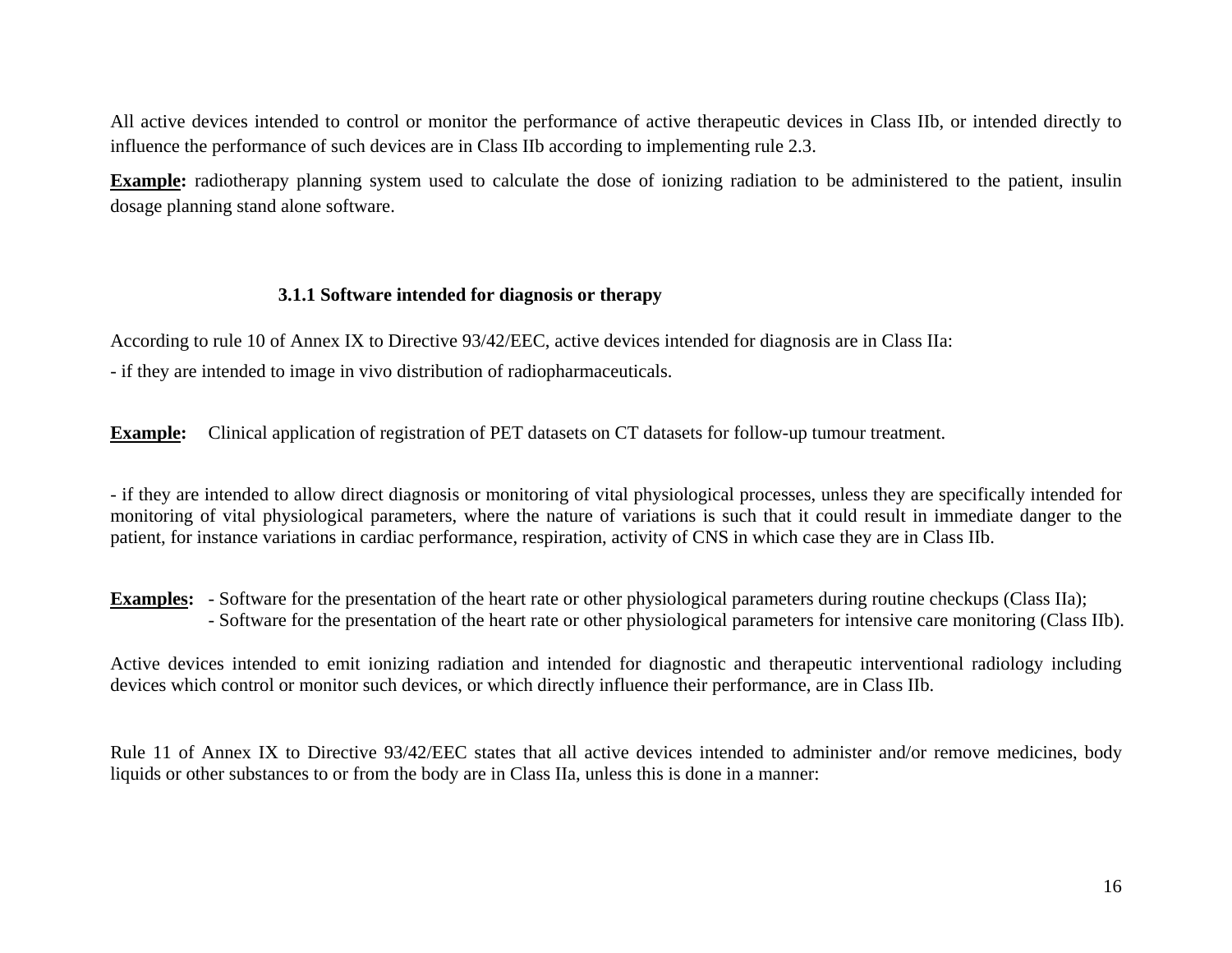- that is potentially hazardous, taking account of the nature of the substances involved, of the part of the body concerned and of the mode of application in which case they are in Class IIb.

Stand alone software which drives such medical device or influences the use of such device falls automatically into the same class as the device it drives (implementing rule 2.3).

Rule 12 of Annex IX to Directive 93/42/EEC states that all other active devices are in Class I. Class I stand alone software can also come with a measuring function.

**Example**: orthopaedic planning software to measure interpedicular distance or sagittal diameter of the spinal canal.

## **3.2 IVDD and software in conjunction with in-vitro diagnostic devices**

Stand alone software qualified as *in vitro* diagnostic medical devices should be regulated according to Directive 98/79/EC.

When intended for evaluating the risk of trisomy 21, such software are specifically mentioned in Annex II List B of Directive 98/79/EC and shall therefore follow the conformity assessment procedure described in Article 9 of this Directive.

# **4. Modules**

Some stand alone software may break down into a significant number of applications for the user where each of these applications is correlated with a module. Some of these modules have a medical purpose, some not.

Such software may be intended to cover many needs, *e.g.*:

- Collect and maintain administrative patient details;
- Keep on file the medical history of the patient;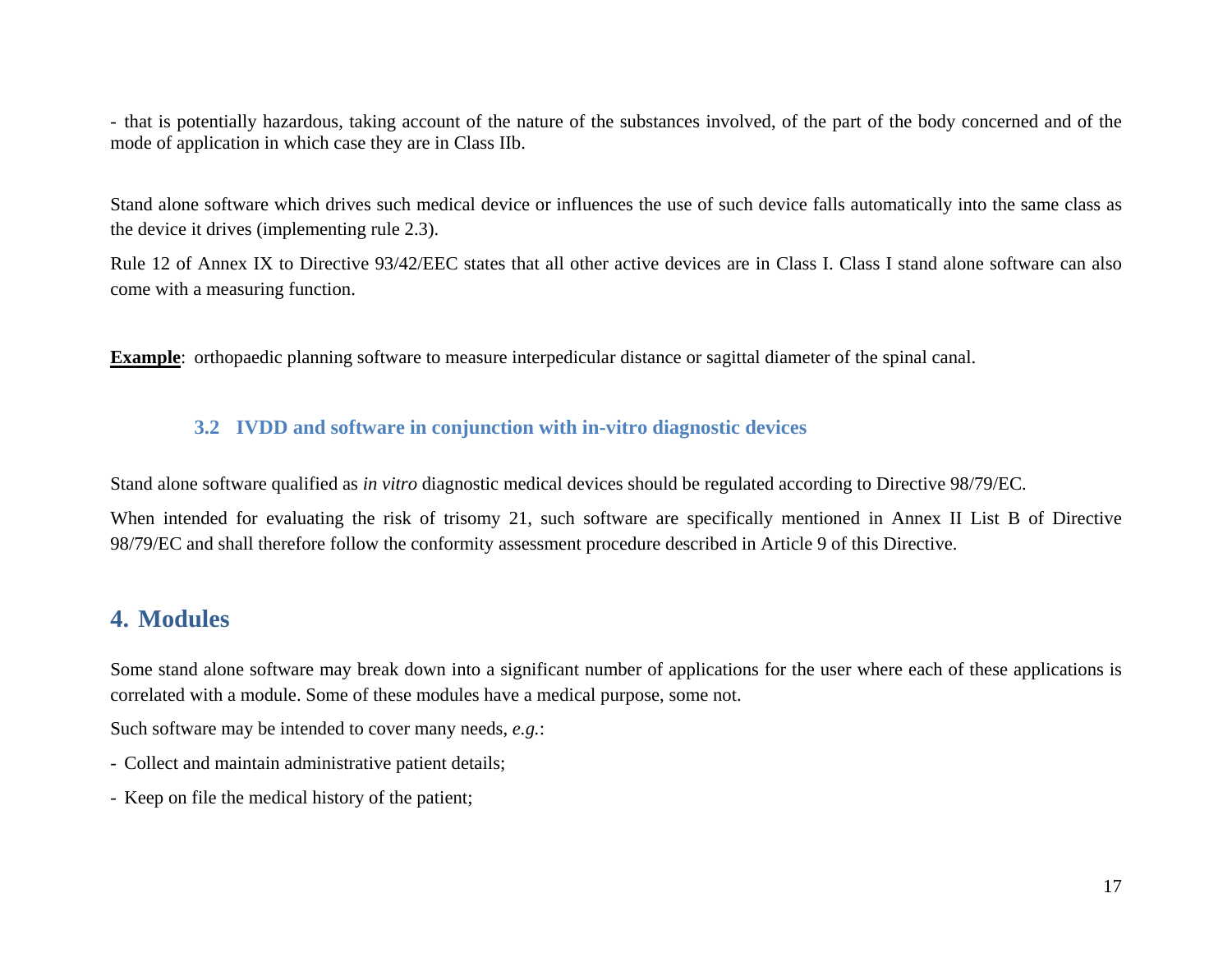- Invoicing and other accounting functions;
- Provide a link to the social security system for reimbursement;
- Provide a link to drug prescription systems (with possible link to drug dispensing outlets);
- Provide expert system assistance for medical decision making (*e.g.* radiotherapy dose planner).

This raises the issue as to whether the whole product can be CE marked when not all applications have a medical purpose.

Computer programmes used in healthcare mostly have applications which consist of both medical device and non-medical device modules.

The modules which are subject to the medical device Directives (Figures 1 and 2) must comply with the requirements of the medical device Directives and must carry the CE marking. The non-medical device modules are not subject to the requirements for medical devices.

It is the obligation of the manufacturer to identify the boundaries and the interfaces of the different modules.

The boundaries of the modules which are subject to the medical device Directives should be clearly identified by the manufacturer and based on the intended use.

If the modules which are subject to the medical device Directives are intended for use in combination with other modules of the whole software structure, other devices or equipment, the whole combination, including the connection system, must be safe and must not impair the specified performances of the modules which are subject to the medical device Directives<sup>20</sup>.

<sup>&</sup>lt;sup>20</sup> *i.e.* essential requirements 3.1 of Directive 98/79/EC and essential requirements 9.1 of Directive 93/42/EEC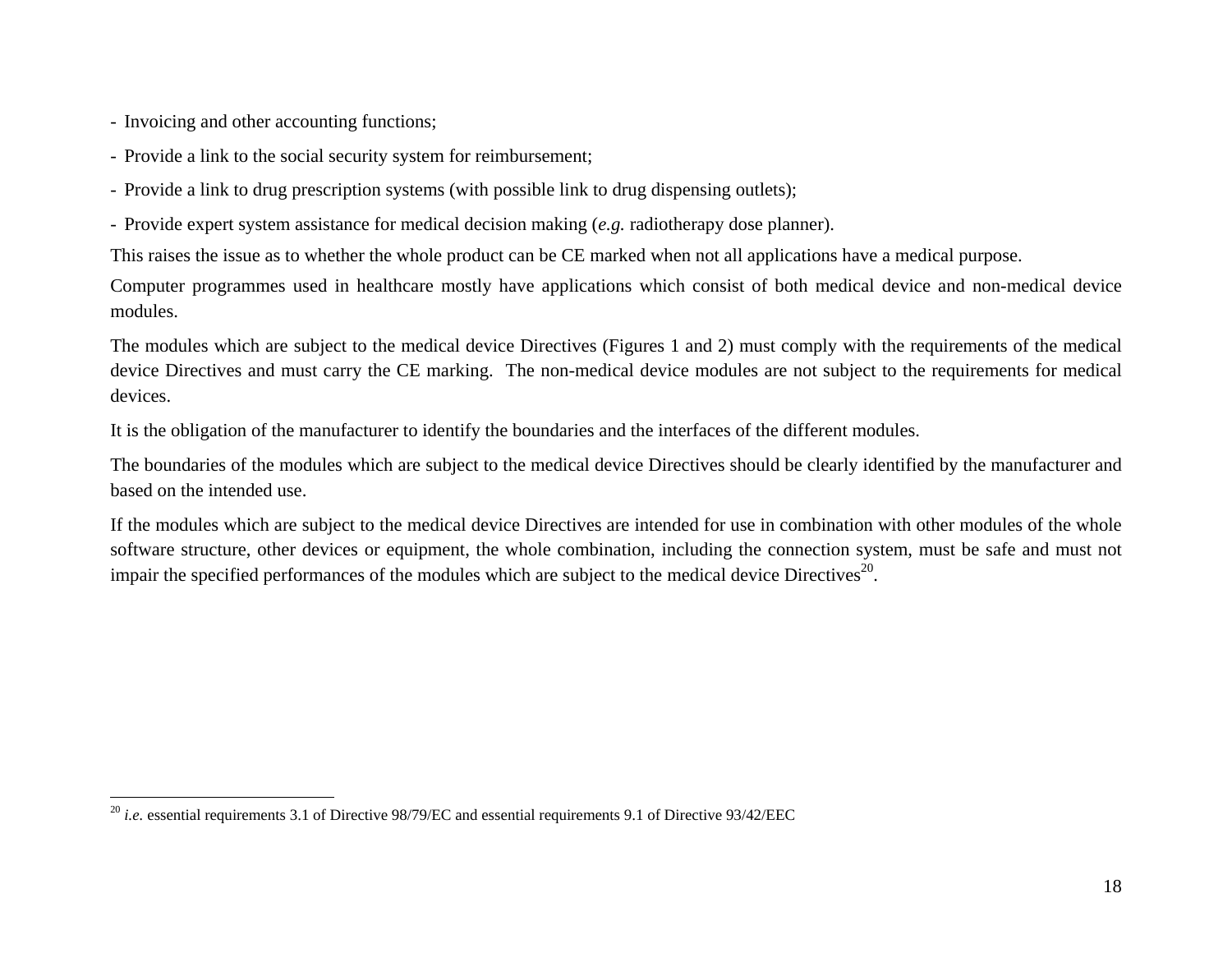# **Annex 1: Illustrative examples of qualification for software used in the healthcare environment**

The sector of software pursuing a medical purpose is rapidly evolving.

The list of examples provided below is not exhaustive.

The examples have been drafted in the light of today's state of the art, in order to give the reader a better understanding of the application of the principles set out in the guideline.

In the light of the technological progress, further examples will be regularly added into the Manual on borderline and classification in the Community regulatory framework for medical devices<sup>21</sup>.

# **a) Hospital Information Systems**

Hospital Information Systems mean, in this context, systems that support the process of patient management. Typically they are intended for patient admission, for scheduling patient appointments, for insurance and billing purposes.

These Hospital Information Systems are not qualified as medical devices. However they may be used with additional modules, as described hereafter.

These modules might be qualified in their own right as medical devices.

# **b) Decision Support Software**

<sup>&</sup>lt;sup>21</sup> http://ec.europa.eu/health/medical-devices/files/wg\_minutes\_member\_lists/borderline\_manual\_ol\_en.pdf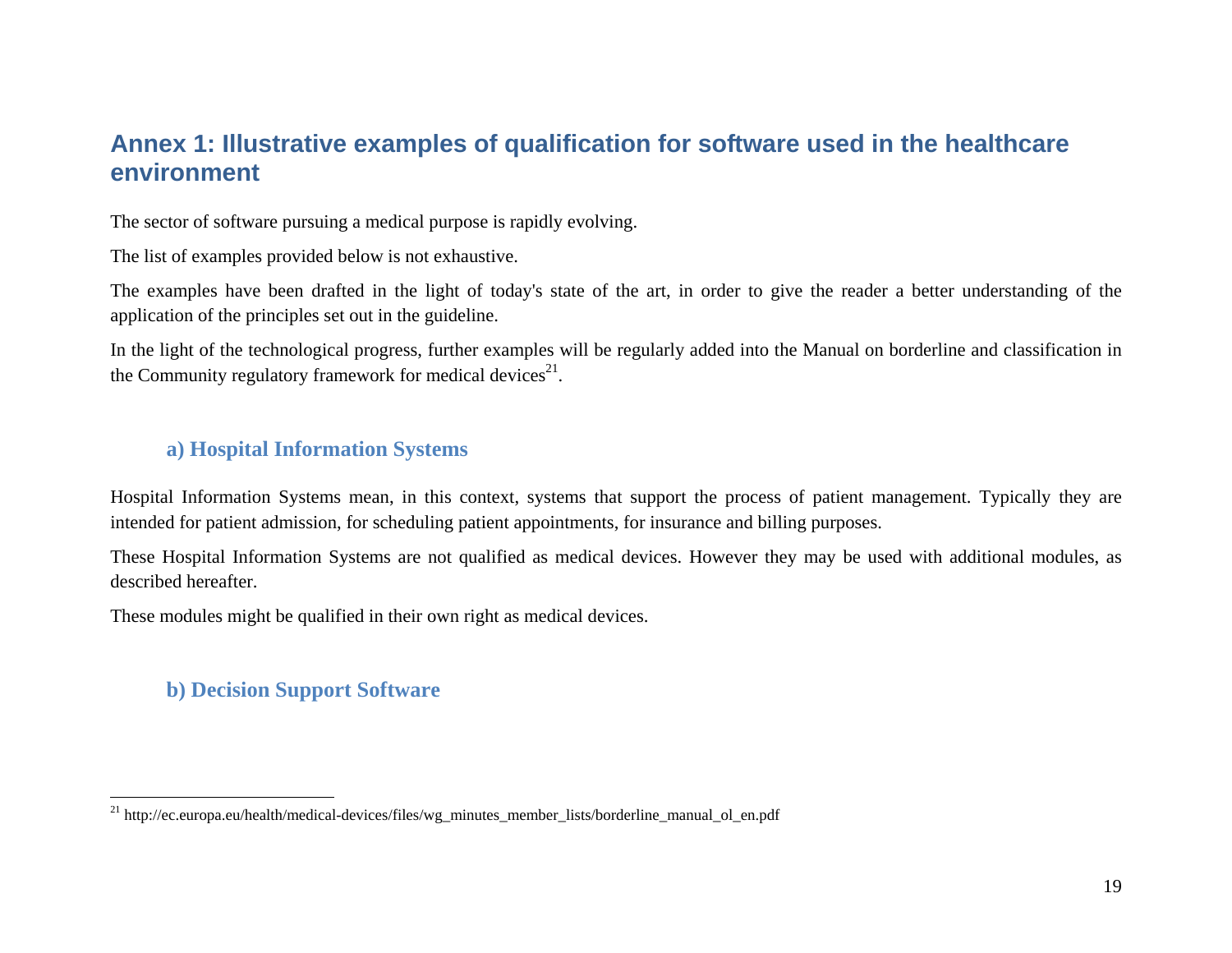In general, they are computer based tools which combine medical knowledge databases and algorithms with patient specific data. They are intended to provide healthcare professionals and/or users with recommendations for diagnosis, prognosis, monitoring and treatment of individual patients.

Based on steps 3, 4, and 5 of Figure 1, they are qualified as medical devices.

- Radiotherapy treatment planning systems<sup>22</sup> are intended to calculate the dosage of ionizing irradiation to be applied to a specific patient. They are considered to control, monitor or directly influence the source of ionizing radiation and are qualified as medical devices.

- Drug (*e.g.:* Chemotherapy) planning systems are intended to calculate the drug dosage to be administered to a specific patient and therefore are qualified as medical devices.

- Computer Aided Detection systems are intended to provide information that may suggest or exclude medical conditions and, therefore, qualified as medical devices. For example, such systems would be able to automatically read x-ray images or interpret ECGs.

# **c) Information Systems**

Information systems that are intended only to store, archive and transfer data are not qualified as medical devices in themselves.

However they may be used with additional modules. These modules might be qualified in their own right as medical devices.

## **c.1) Electronic Patient Record Systems**

Electronic patient record systems are intended to store and transfer electronic patient records. They archive all kinds of documents and data related to a specific patient. The electronic patient records themselves are not computer programs, therefore, they should not be

<sup>&</sup>lt;sup>22</sup> See EN 62083 « Requirements for the safety of radiotherapy treatment planning systems »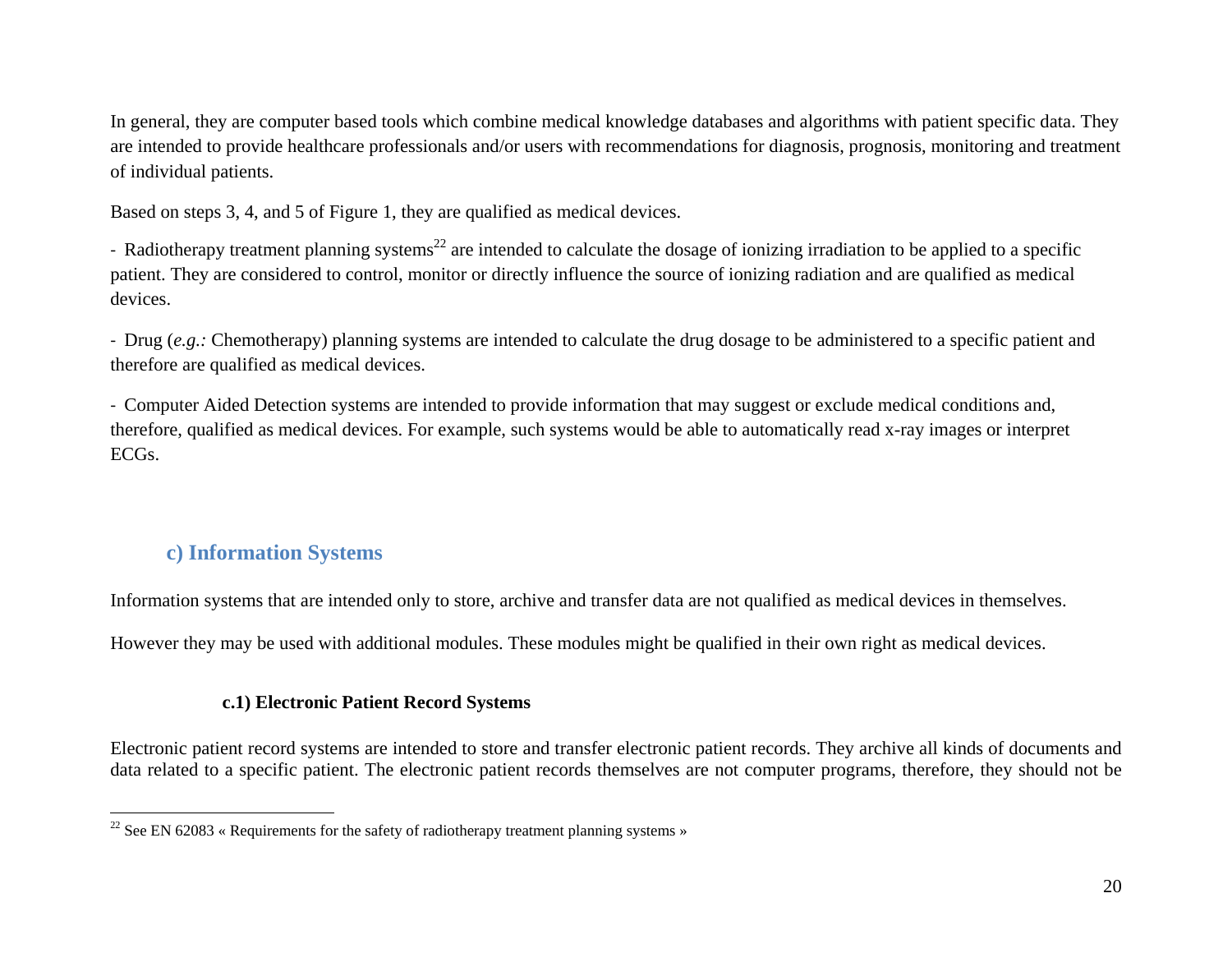qualified as a medical device *i.e.* an electronic patient record that simply replaces a patient's paper file does not meet the definition of a medical device. The modules used with electronic patient record system modules that might be qualified in their own right as medical devices are for example:

- an image viewer with functionality for diagnosis based on digital images;
- a medication module.

## **c.1.1) Clinical Information Systems – CIS / Patient Data Management Systems - PDMS**

A CIS/PDMS is a software based system primarily intended for *e.g.* intensive care units to store and transfer patient information generated in association with the patient's intensive care treatment.

Usually the system contains information such as patient identification, vital intensive care parameters and other documented clinical observations.

These CIS/PDMS are not qualified as medical devices.

Modules that are intended to provide additional information that contributes to diagnosis, therapy and follow-up (*e.g.* generate alarms) are qualified as medical devices.

## **c.1.2) Pre-hospital Electrocardiograph (ECG) System**

A system for managing pre-hospital ECG is a software based system intended for ambulance services to store and transfer information from patients, which are connected to an ECG monitor, to a doctor at remote location. Usually the system contains information about patient identification, vital parameters and other documented clinical observations. These Pre-hospital Electrocardiograph (ECG) Systems are not qualified as medical devices.

Modules that provide patient's treatment information to the paramedics in the ambulance to start the patient's treatment while the patient is being transported are qualified as Medical Devices.

## **c.1.3) Radiological Information System (RIS)**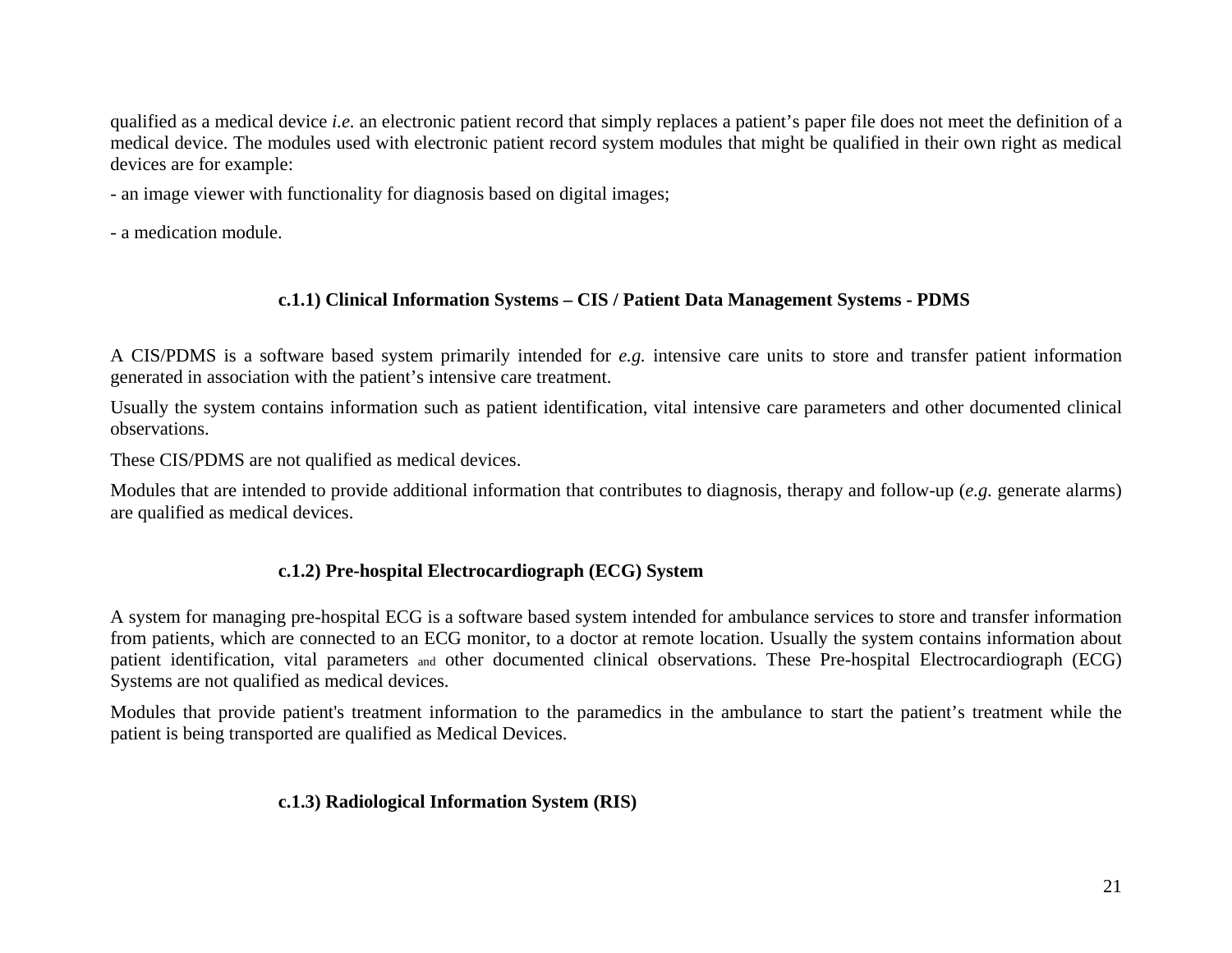A RIS is a software based database used in radiology departments to store and transfer radiological images and patient information. The system normally includes functions for patient identification, scheduling, examination results and imaging identification details.

These Radiological Information Systems are not qualified as medical devices.

However, if such a system includes additional modules they might qualify as medical devices according to step 3 of of **Figure 1**.

## **c.1.4) Picture Archive Communication System (PACS)**

The Manual on Borderline and Classification in the Community Regulatory Framework for Medical Devices<sup>23</sup>, already addresses the issue.

## **d) Communication Systems**

The healthcare sector uses communication systems (*e.g.* email systems, mobile telecommunication systems, video communication systems, paging etc.) to transfer electronic information. Different types of messages are being sent such as prescriptions, referrals, images, patient records, etc.

Most of the communication systems handle other types of messages other than medical information. This communication system is intended for general purposes, and is used for transferring both medical and non-medical information.

Communication systems are normally based on software for general purposes, and do not fall within the definition of a medical device.

Communication system modules might be used with other modules that might be qualified in their own right as medical devices.

**Example:** software generating alarms based on the monitoring and analysis of patient specific physiological parameters.

## **d.1) Telemedicine Systems**

<sup>&</sup>lt;sup>23</sup> http://ec.europa.eu/health/medical-devices/files/wg\_minutes\_member\_lists/borderline\_manual\_ol\_en.pdf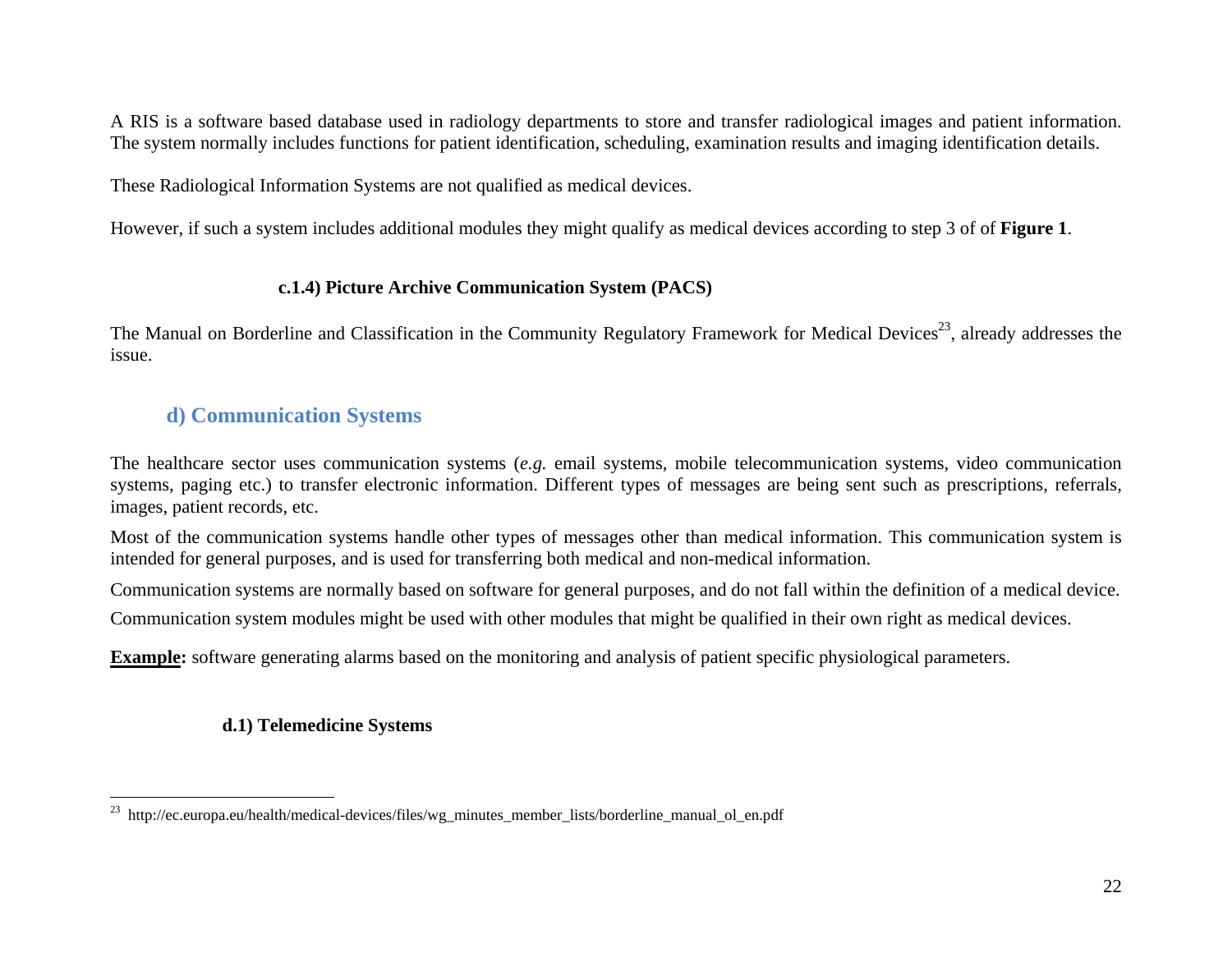Telemedicine Systems are intended to allow monitoring and/or delivery of healthcare to patients at locations remote from where the healthcare professional is located.

### **d.1.1) Telesurgery**

Telesurgery is intended to conduct a surgical procedure from a remote location. Virtual reality technology may be used to support a remote surgeon to control a surgical robot performing the surgical procedure.

Telesurgery systems should be qualified as medical devices according to steps 3, 4, and 5 of **Figure 1**.

Remote control software used in combination with telesurgery robots is qualified as a medical device. Communication modules themselves are not medical devices.

Other modules that are intended to influence the surgery procedure are qualified as medical devices.

## **d.1.2) Video appointment software**

Video appointment software is intended to perform remote consultations between clinics and patients. It does not fall under the Medical Devices Directives.

## **d.1.3) Home care monitoring, wired or mobile**

The telecommunication system (mobile, wireless, wire, etc…) is not as such a medical device.

# **e) Web systems for monitoring of data**

A web system for the monitoring of clinical data typically interacts with a medical device (*e.g.* implanted devices or homecare devices), and uses a transmitter to send the information over the internet, a landline telephone or a mobile network.

The information is collected and stored on a web server usually run by an external party who is generally the manufacturer of the system. The information can be reached by authorized health professionals or the patient through an internet connection.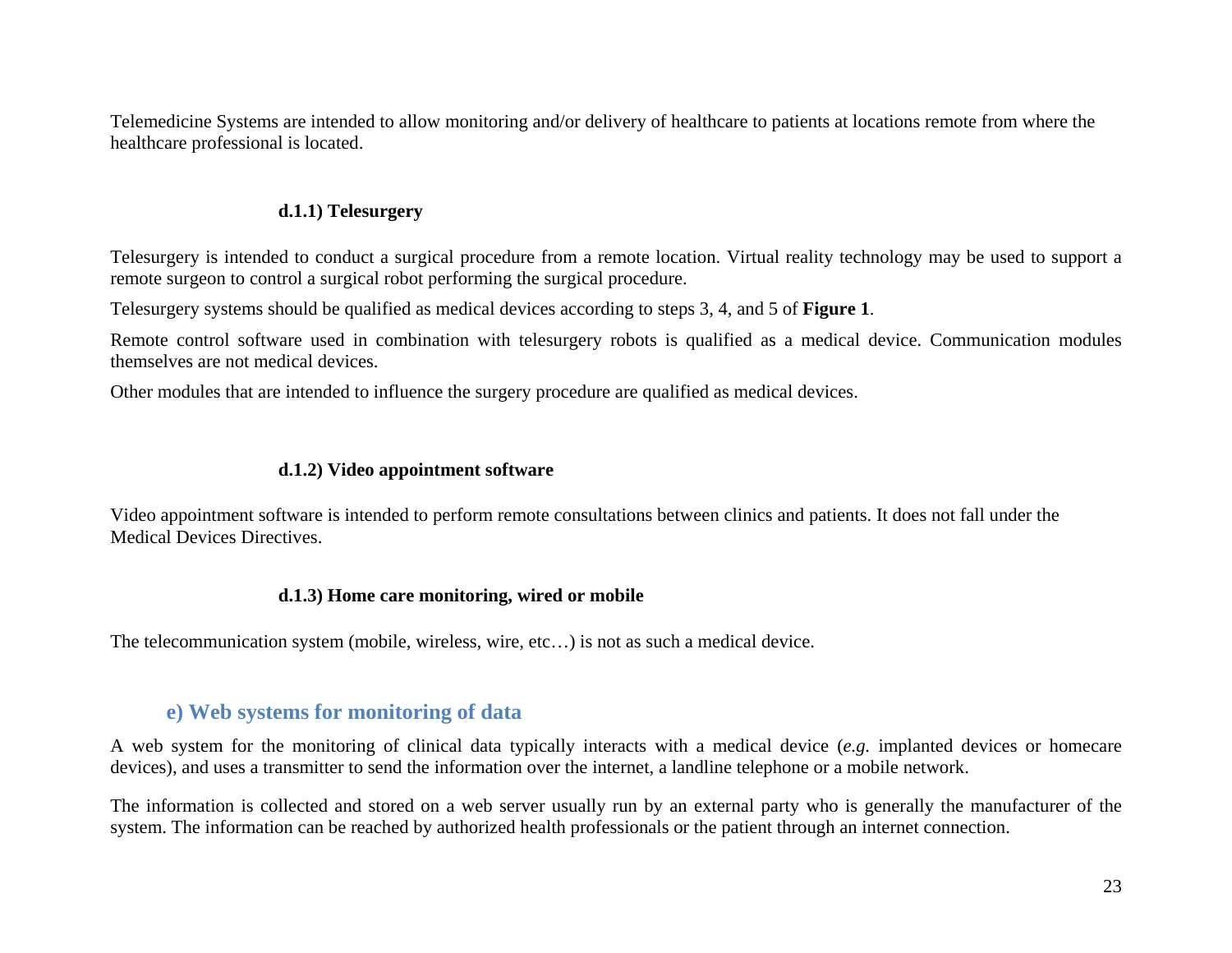## **- Monitoring of performance of medical devices:**

Modules that are intended to monitor the medical performance of medical devices fall under the Medical Devices Directives.

This includes the clinical performance and failures that could affect medical performance of the device. One example of such product is a web system for monitoring of active implants such as pacemakers or Intra cardiac defibrillators (ICDs).

## **- Monitoring of non medical performance of medical devices:**

Modules that are intended to monitor non medical performance of medical devices do not fall under the scope of Medical Devices Directives.

**Example**: software for the monitoring of medical devices in hospital systems for the purpose of maintenance and repair.

Software modules on server(s) might be qualified in their own right as medical devices depending on their intended purpose.

# **f)** *In vitro* **diagnostic (IVD) software: LIS & WAM**

## **f.1) Laboratory Information Systems (LIS) and Work Area Managers (WAM)**

Laboratory Information Systems (LIS) and Work Area Managers (WAM) mean, in this context, systems that support the process from patient sample to patient result. Typically they have pre-analytical functions for ordering, sorting and distribution of test samples.

The main task is the management and validation of incoming information obtained from IVD analysers connected to the system, such as calibration, quality control, product expiry and feedback (*e.g.* retesting of samples needed) through interconnections with various analytical instruments (technical and clinical validation).

Finally the post analytical process takes care of communication of laboratory results, statistics and optional reporting to external databases.

The software normally supports the following functions:

- Ordering of laboratory tests, samples with labels and sorting;
- Technical and clinical validation, connection to analytic instruments;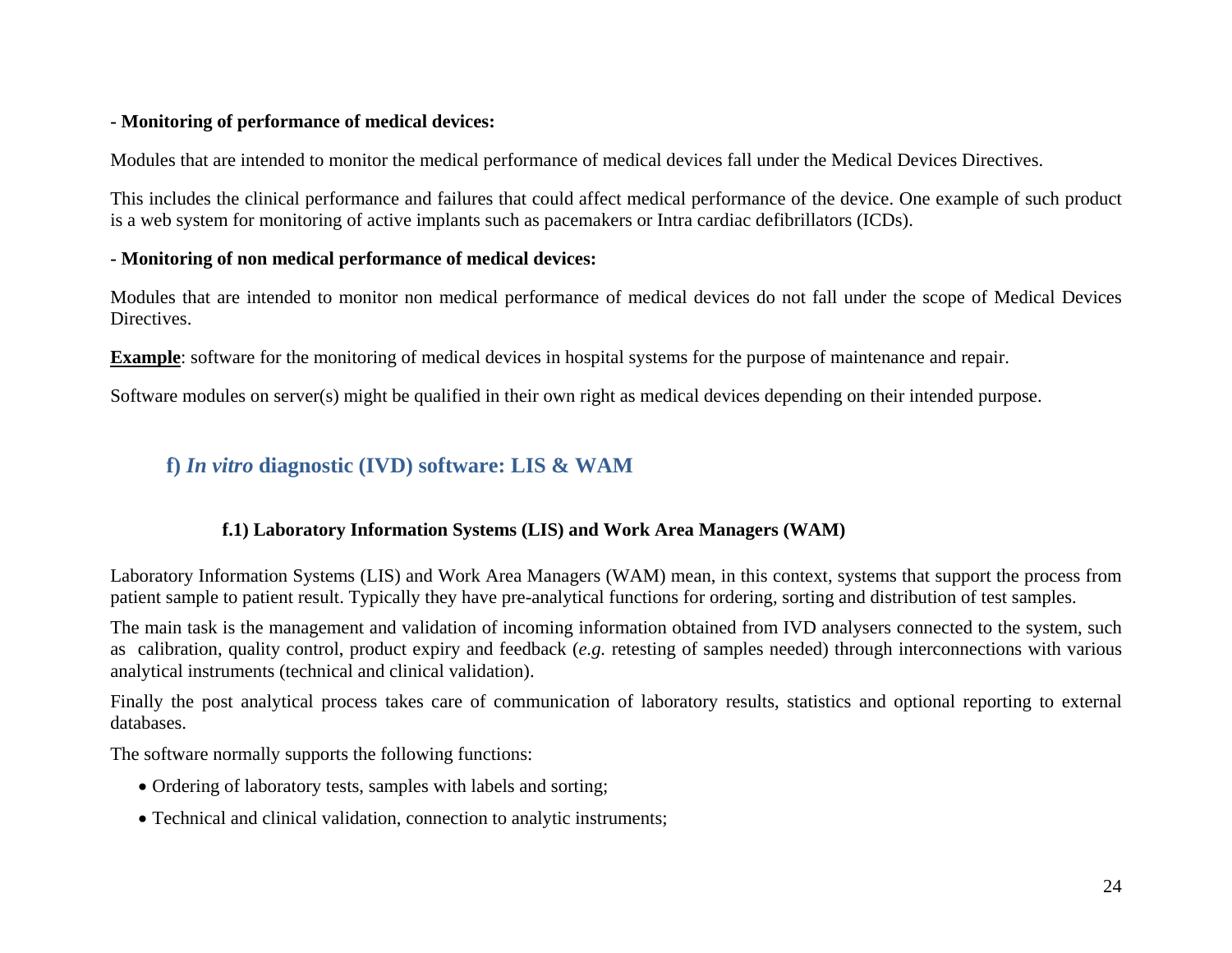- Laboratory results and reports on paper, fax or electronic records that can be directly returned to *e.g.* the ordering clinic's patient record;
- Analytical instruments can be interfaced with Hospital Information Systems (HIS), Electronic Patient Record Systems, Infectious control databases etc.

*Note***:** Software intended to modify the representation of available IVD results is not considered an IVD medical device, *e.g.* basic operations of arithmetic (*e.g.* mean, conversion of units) and/or plotting of results in function of time, and/or a comparison of the result to the limits of acceptance set by the user.

The results are available, readable and understandable without the intervention of the software.

#### **Laboratory Information Systems (LIS) and Work Area Managers (WAM) are not qualified as medical devices in themselves**.

However they may be used with additional modules. These modules might be qualified in their own right as medical devices.

## **f.2) Expert system**

Where software is intended to capture and analyze together several results obtained for one patient by one or more IVD devices by means of *in vitro* examination of body samples (possibly combined with information from medical devices) to provide information falling within the definition of an IVD medical device, *e.g.* differential diagnosis, this software is considered as an IVD in itself.

**Examples:** - software that integrates genotype of multiple genes to predict risk of developing a disease or medical condition;

 **-** software that uses an algorithm to characterize viral resistances to various drugs, based on a nucleotide sequence generated by genotyping assays. This software serves to generate new information (virus resistance profile) from available information on the genotype of the virus;

- software intended to be used in microbiology for the identification of clinical isolates and/or the detection antimicrobial resistances.

The information provided by the software is based on data obtained with IVD medical devices only or possibly combined with